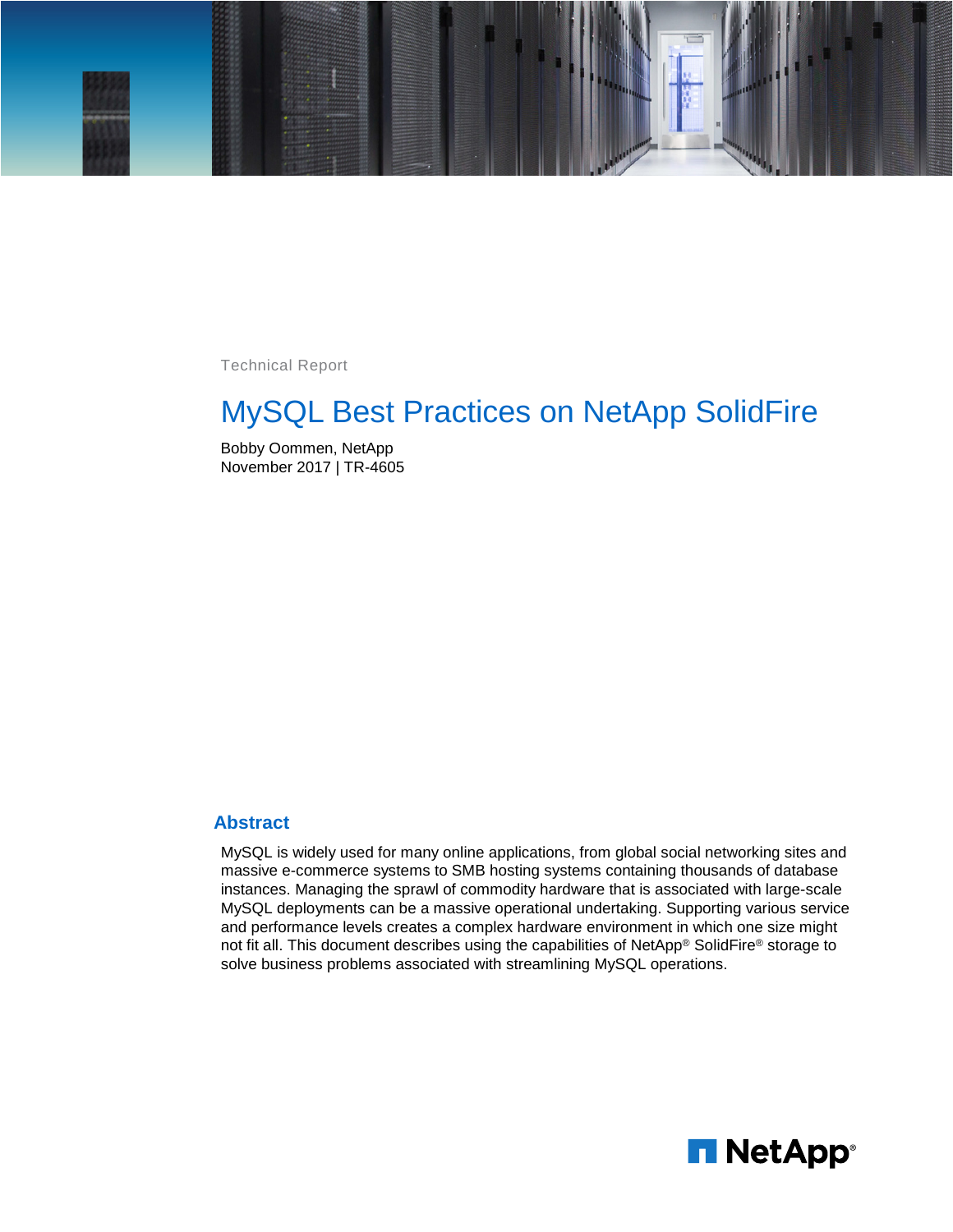#### **TABLE OF CONTENTS**

| 1              |                  |  |
|----------------|------------------|--|
|                | 1.1              |  |
|                | 1.2              |  |
|                | 1.3              |  |
| $\mathbf{2}$   |                  |  |
|                | 2.1              |  |
|                | 2.2              |  |
|                | 2.3              |  |
| 3              |                  |  |
|                | 3.1              |  |
|                | 3.2              |  |
|                | 3.3 <sub>2</sub> |  |
| 4              |                  |  |
|                | 4.1              |  |
|                | 4.2              |  |
|                | 4.3              |  |
|                | 4.4              |  |
|                | 4.5              |  |
|                | 4.6              |  |
|                | 4.7              |  |
|                | 4.8              |  |
| 5              |                  |  |
|                | 5.1              |  |
|                |                  |  |
|                | 6.1              |  |
|                | 6.2              |  |
| $\overline{7}$ |                  |  |
|                | 7.1              |  |
| 8              |                  |  |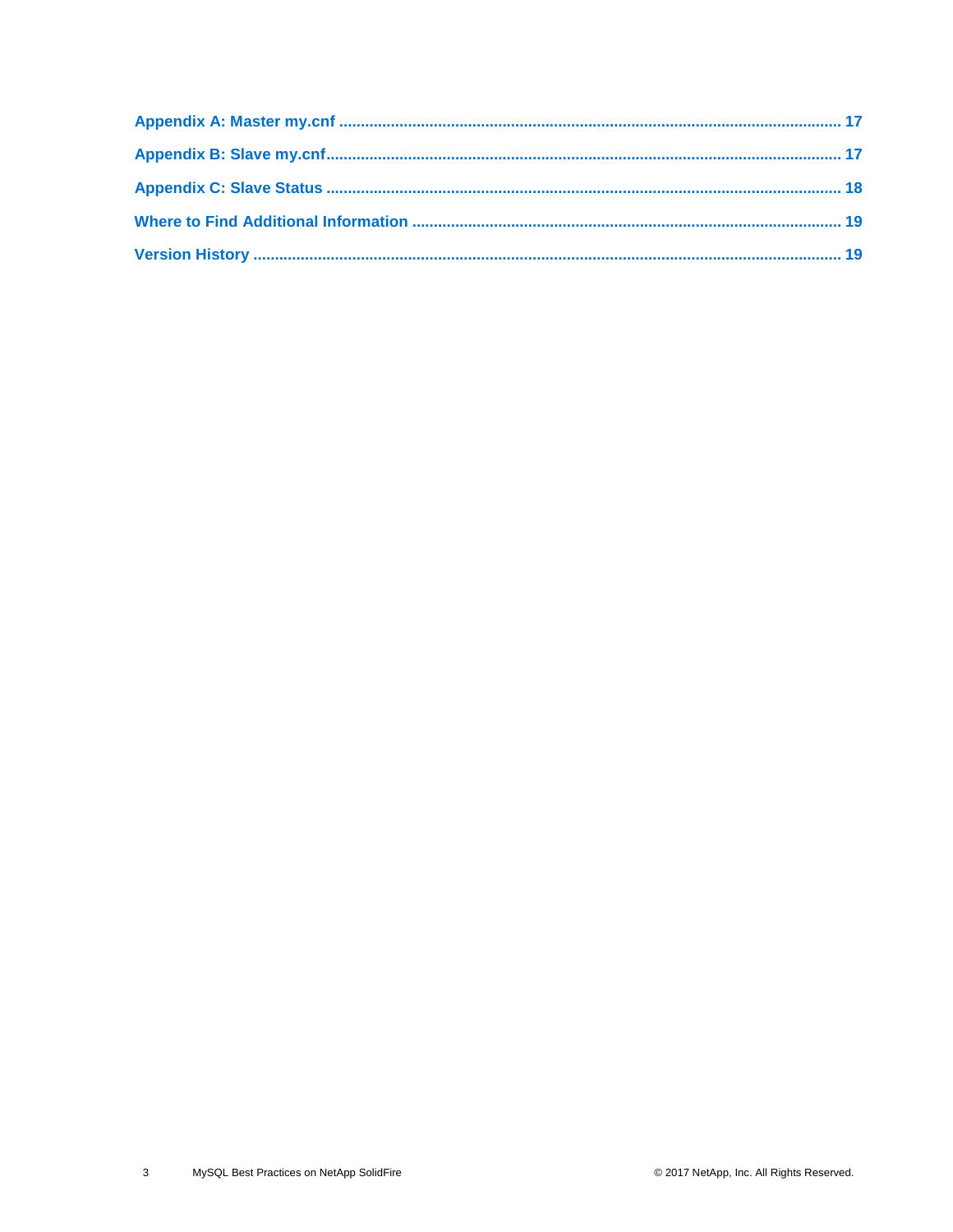# <span id="page-3-0"></span>**1 Introduction**

NetApp SolidFire storage systems were born out of some of the largest cloud infrastructures in the world. They are designed to serve next-generation data center needs, including scaling with multitenancy, setand-forget management, and guaranteed performance. Adopting the SolidFire architecture provides you with greater predictability for your shared storage infrastructure. SolidFire storage optimizes solid-state drive (SSD) capacity to create high utilization and volume performance.

NetApp SolidFire storage systems have the following features to support next-generation data center needs:

- Thin provisioning
- Compression and deduplication
- Quality of service (QoS)

These features reduce the amount of storage space that is required without affecting performance. You can use these features with various database use cases.

## <span id="page-3-1"></span>**1.1 Thin Provisioning**

SolidFire uses 4K granular thin provisioning that does not require any reserve space, which increases effective capacity by consuming less space. This feature increases efficiency and reduces overhead by using the smallest allocation possible while maintaining alignment with the native 4KB allocation format that modern operating systems use.

Because SolidFire volumes do not use any reserve space, you can deploy a volume capacity for the estimated maximum size of the database. You can therefore purchase just enough physical hardware to support the actual space that is consumed by the database. As database space consumption approaches the physical limits of the installed cluster, you can dynamically add nodes to the cluster to increase its physical capacity. This process is completely transparent to the database and does not require downtime or reconfiguration of the operating system or the database.

Furthermore, SolidFire Helix® replication automatically redistributes existing data over the added nodes to create optimal load balancing of both existing and new data. With this deployment paradigm, you can configure logical storage capacity once for the lifetime of the supported databases rather than using incremental updates that depend on the needs of the database.

### <span id="page-3-2"></span>**1.2 Compression and Deduplication**

Each SolidFire node includes a PCIe NVRAM card that serves as a write cache. When a host sends writes, they are divided into 4KB blocks that are immediately compressed, hashed, and stored in the NVRAM of the two storage nodes before an acknowledgement is returned. The resulting value serves as a block ID that determines the block placement and that is randomly distributed to creating an even distribution of load.

The SolidFire deduplication block service identifies blocks that have previously been written based on the block ID. If a block already exists, metadata is updated accordingly, and the duplicate is discarded. The whole process is inline and global to the storage cluster.

The combination of inline compression and global deduplication has the following advantages:

- Reduced repetitive writes to media, prolonging drive life
- Increased system performance by minimizing system resources
- Evenly distributed capacity and performance loads across the system, eliminating hot spots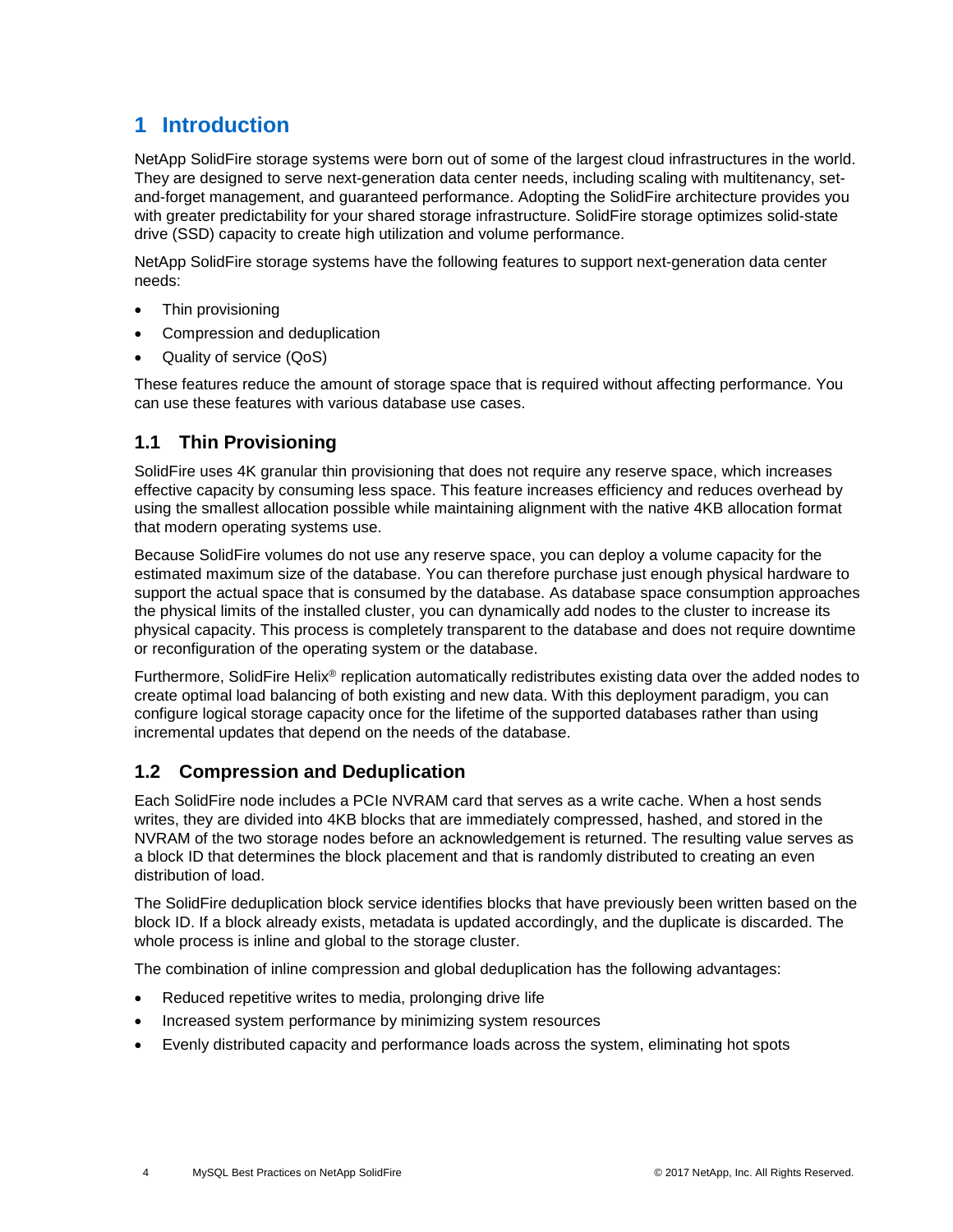### <span id="page-4-0"></span>**1.3 Quality of Service**

SolidFire storage arrays present performance and capacity as dynamic, independent pools. This feature enables administrators to set the performance requirements for all the databases or tenants that are hosted on the same cluster. The minimum, maximum, and burst control settings in QoS guarantee required performance levels and can be dynamically changed anytime. If the SolidFire hardware resources are pushed to their physical limits, more nodes can be added to the existing cluster. SolidFire Helix data distribution automatically redistributes data for optimal load balancing over all hardware resources. This process is transparent to upstream applications.

# <span id="page-4-1"></span>**2 Application Use Cases**

NetApp SolidFire can support a wide range of database application use cases. This section shows how to identify when application use cases are an ideal fit for SolidFire and reviews the innovative benefits of SolidFire to these applications.

### <span id="page-4-2"></span>**2.1 Database Consolidation**

SolidFire provides an optimal storage system for database consolidation. The per-volume QoS controls of SolidFire help individual databases get the I/O throughput they need without being affected by other databases that run in parallel on the same storage system. With QoS and data reduction efficiencies, you can achieve higher database density within the shared storage infrastructure by having hundreds of MySQL databases on a storage cluster.

In addition, a slave copy of the MySQL database can be provisioned on the same storage array as the master. Database administrators have full control of each storage volume on which the database resides and can perform all maintenance operations, including setting the QoS for each database copy. Administrators can use REST APIs to achieve full automation and make storage management simpler.

## <span id="page-4-3"></span>**2.2 Data Protection and Disaster Recovery**

SolidFire Helix data protection is a distributed replication algorithm that spreads two redundant copies of data across all drives within the cluster. The shared-nothing architecture from SolidFire creates no single point of failure and can absorb multiple failures. The combined storage efficiency and QoS of SolidFire provide a compelling disaster recovery solution that enables the sharing of the same storage resources for disaster recovery and testing and development without performance penalties.

## <span id="page-4-4"></span>**2.3 Development and Testing**

Storage snapshots provide a point-in-time view of the contents of an active file system or storage volume. You can use these snapshots for rapid recovery of corrupted datasets and to create space-efficient copies of datasets for development and testing use cases. The cloning process can be coupled with SolidFire QoS controls so that database clones can coexist with production copies without any performance effect on the upstream applications. The SolidFire cloning process can be used to create a slave copy of the database by using an application-consistent snapshot (see the section ["MySQL](#page-13-0) [Database Cloning"](#page-13-0)).

The CopyVolume feature of NetApp SolidFire allows you to refresh an existing cloned copy of a database without performing any file system remount operations. In this use case, you can frequently refresh a copy of the database by only taking changes from the production copy.

# <span id="page-4-5"></span>**3 Storage Configuration**

This section shows how to configure SolidFire volumes to support a MySQL database application. NetApp recommends that you have all the MySQL database components on the SolidFire storage array.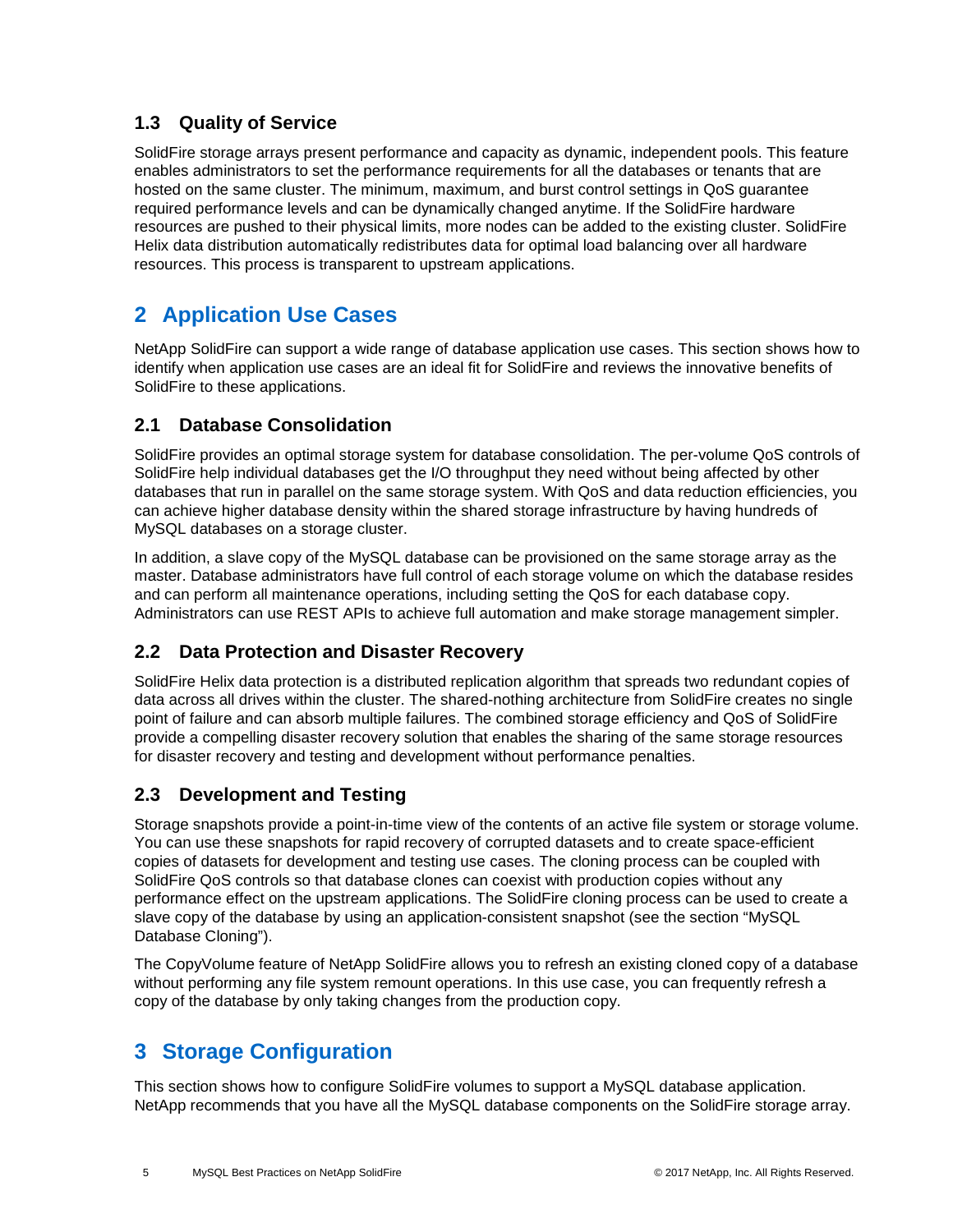NetApp supports presenting the storage in a 4K sector size (native mode) and in a traditional 512-byte sector size (512e). Tests conducted in NetApp labs have demonstrated that there is no performance effect for choosing emulation mode as long as there is no partition misalignment at the host level.

#### <span id="page-5-0"></span>**3.1 Create an Account**

- 1. Log in to the NetApp SolidFire Element® OS web UI.
- 2. Select Management  $\rightarrow$  Accounts. The Account List window opens.

|                             |          |                                    |                       |             |               |                   | <b>III</b> Thor | EAPILog <b>E</b>   | $\equiv$<br><b>P</b>  |
|-----------------------------|----------|------------------------------------|-----------------------|-------------|---------------|-------------------|-----------------|--------------------|-----------------------|
| Volumes                     | Accounts | <b>Access Groups</b><br>Initiators |                       |             |               |                   |                 |                    |                       |
| $\blacktriangledown$ Filter |          |                                    |                       |             |               |                   |                 | O Selected (C)     | <b>Create Account</b> |
| ID                          | Username | <b>Status</b>                      | <b>Active Volumes</b> | Compression | Deduplication | Thin Provisioning |                 | Overall Efficiency | Actions               |

3. Click Create Account. The Create a New Account window opens.

| <b>Create a New Account</b>     |  |
|---------------------------------|--|
| <b>Account Details</b>          |  |
| Username                        |  |
| MySQL                           |  |
| <b>CHAP Settings</b>            |  |
| <b>Initiator Secret</b>         |  |
| leave blank to auto-generate    |  |
| <b>Target Secret</b>            |  |
| leave blank to auto-generate    |  |
|                                 |  |
|                                 |  |
|                                 |  |
|                                 |  |
|                                 |  |
|                                 |  |
|                                 |  |
|                                 |  |
| <b>Create Account</b><br>Cancel |  |

- 4. Enter a user name.
- 5. In the CHAP Settings section, enter the following information:
	- a. Initiator secret for CHAP node session authentication
	- b. Target secret for CHAP node session authentication

**Note:** Leave the credentials field blank if you want the passwords to be generated automatically.

6. Click Create Account.

**Note:** If an account with the same name exists, you get an error message.

#### <span id="page-5-1"></span>**3.2 Create a Volume**

- 1. Log in to the Element OS web UI.
- 2. Select Management  $\rightarrow$  Volumes. The Volumes List window opens.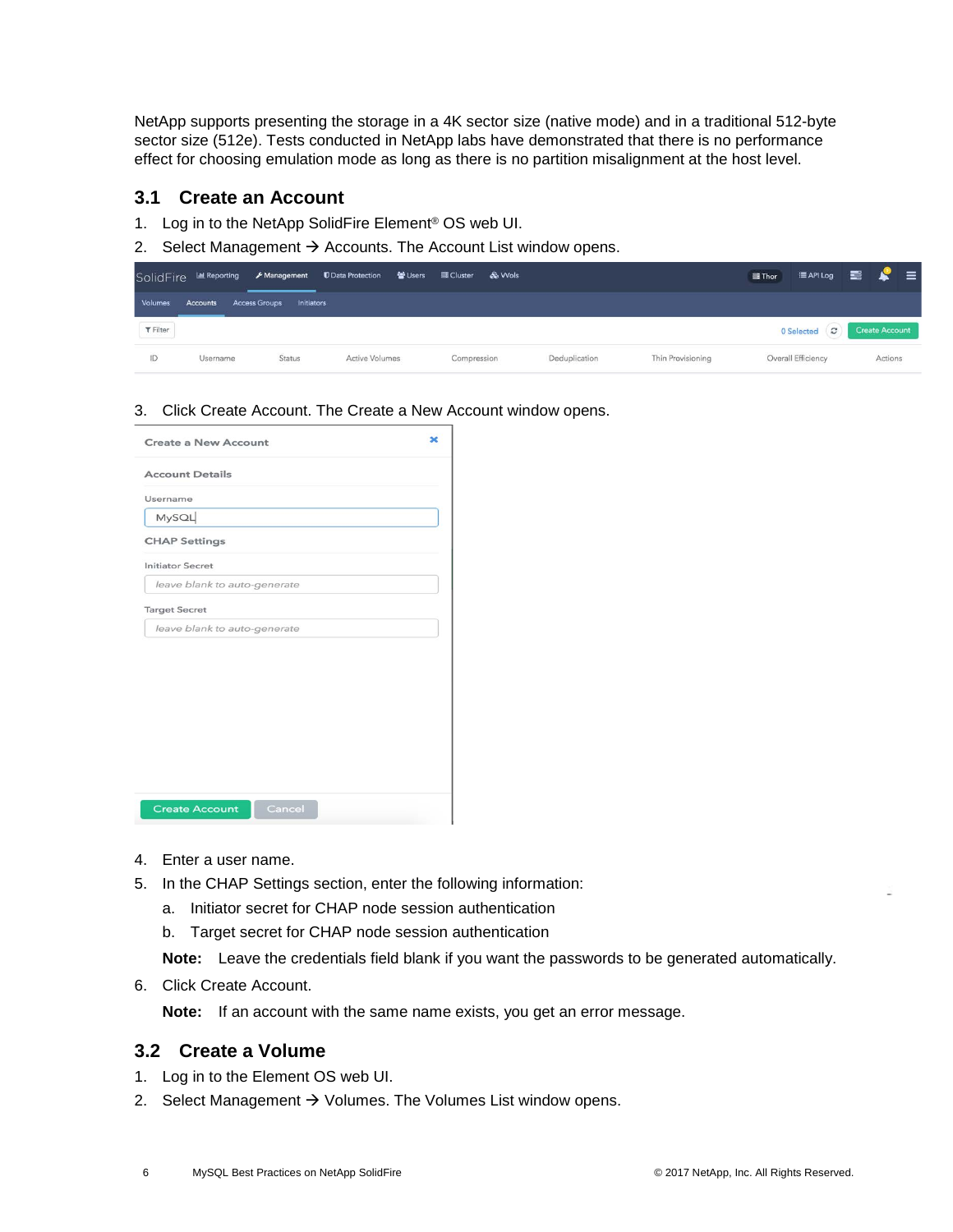3. Click Create Volume. The Create a New Volume window opens.

|             | ×<br>Create a New Volume<br><b>Volume Details</b><br>MySQL-Data1<br><b>Block Size</b><br>$\bullet$ 512e 4k<br><b>GB</b><br>÷<br><b>Create Account?</b><br><b>Quality of Service</b><br>IO Size<br>Min IOPS<br>Max IOPS<br><b>Burst IOPS</b><br>100000<br>100000<br>15000<br>4 KB<br>8 KB<br>9375 IOPS<br>62500 IOPS<br>62500 IOPS<br><b>16 KB</b><br>5556 IOPS<br>37037 IOPS<br>37037 IOPS |                  |           |
|-------------|--------------------------------------------------------------------------------------------------------------------------------------------------------------------------------------------------------------------------------------------------------------------------------------------------------------------------------------------------------------------------------------------|------------------|-----------|
|             |                                                                                                                                                                                                                                                                                                                                                                                            |                  |           |
| Volume Name |                                                                                                                                                                                                                                                                                                                                                                                            |                  |           |
|             |                                                                                                                                                                                                                                                                                                                                                                                            |                  |           |
| Volume Size |                                                                                                                                                                                                                                                                                                                                                                                            |                  |           |
| 1000        |                                                                                                                                                                                                                                                                                                                                                                                            |                  |           |
| Account     |                                                                                                                                                                                                                                                                                                                                                                                            |                  |           |
| MySQL       |                                                                                                                                                                                                                                                                                                                                                                                            |                  |           |
|             |                                                                                                                                                                                                                                                                                                                                                                                            |                  |           |
|             |                                                                                                                                                                                                                                                                                                                                                                                            |                  |           |
|             |                                                                                                                                                                                                                                                                                                                                                                                            |                  |           |
|             |                                                                                                                                                                                                                                                                                                                                                                                            |                  |           |
|             |                                                                                                                                                                                                                                                                                                                                                                                            |                  |           |
| 262 KB      | <b>385 IOPS</b>                                                                                                                                                                                                                                                                                                                                                                            | <b>2564 IOPS</b> | 2564 IOPS |

- 4. Enter the volume name (1 to 64 characters in length). For example, enter the name MySQL-Data1.
- 5. Enter the size of the volume.
- 6. Click the Account drop-down list and select the account that should have access to the volume. In this case, select MySQL.
- 7. Set the Quality of Service Settings values according to your requirements.
	- **Note:** The sliders may be used to adjust the IOPS values, or click the number field to enter the desired IOPS values. For MySQL-Data1, use the following values: maximum = 100,000, minimum =  $15,000$ , and burst =  $100,000$ .
- 8. Click Create Volume.
- 9. Repeat steps 1 through 7 for all volumes that are part of the MySQL database.

#### <span id="page-6-0"></span>**3.3 Create Volume Access Groups**

Volume access groups limit connectivity from designated host servers based on a unique identifier, whereas CHAP authentication utilizes secret keys for unidirectional or bidirectional authentication. In this document, initiator iSCSI qualified names (IQNs) are used to access the volumes.

Volume access groups have the following system limits:

- They can have a maximum of 64 IQNs.
- An IQN can belong to only one access group.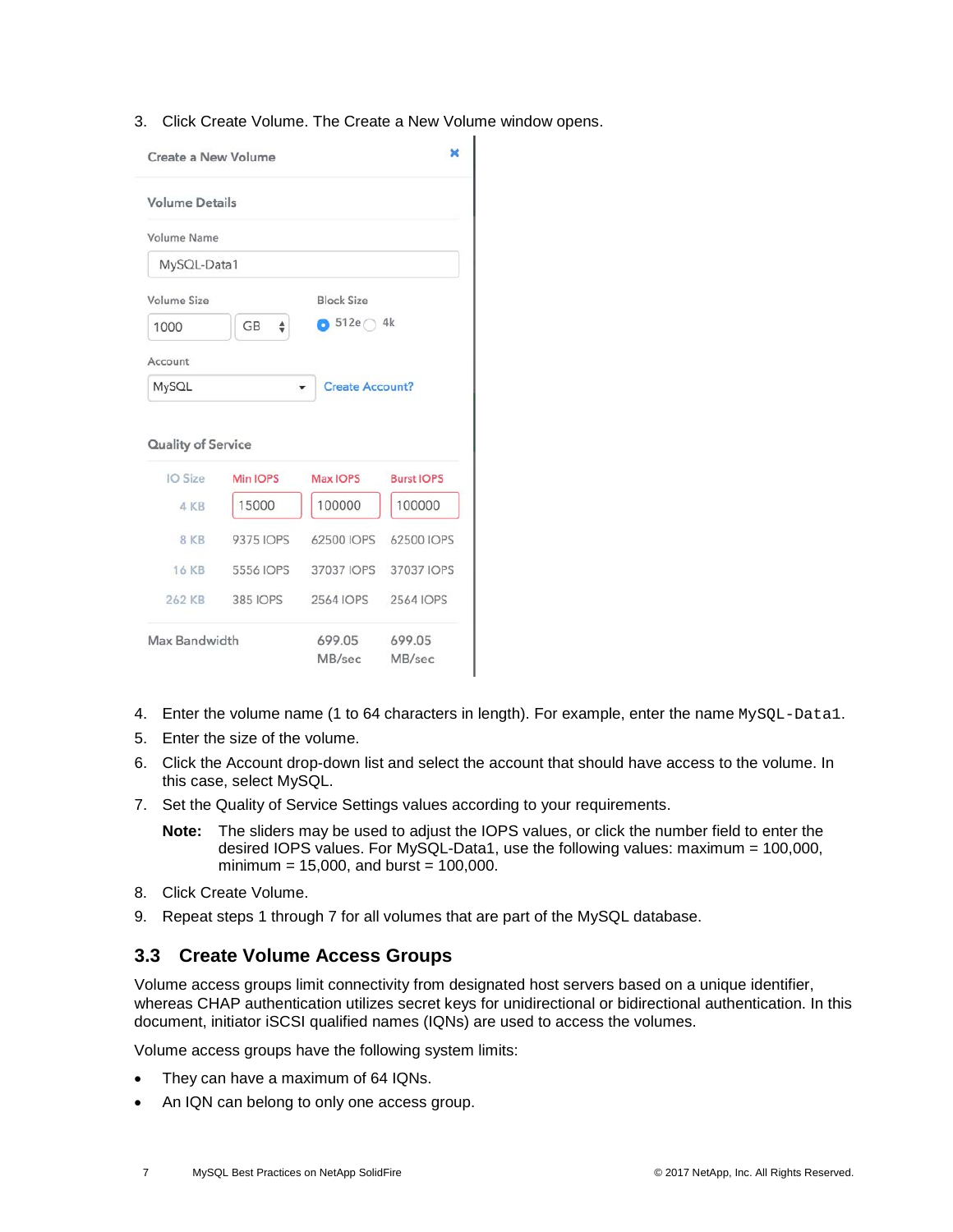• A single volume can belong to a maximum of four access groups.

To create volume access groups, complete the following steps:

- 1. Log in to the Element OS web UI.
- 2. Select Management  $\rightarrow$  Access Groups. The Access Group window opens.
- 3. Click Create Access Group. The Create a New Access Group window opens.

| 0 <sub>0</sub> |
|----------------|
|                |
|                |
|                |
| 0 <sub>0</sub> |
|                |
|                |

- 4. Enter a name for the volume access group.
- 5. Select the IQN from the initiator drop-down list or click Create Initiator.
- 6. Click Create Access Group.
- 7. Add the volumes to the access group by selecting Management $\rightarrow$ Volumes.
- 8. Select the checkbox to the left of each volume.
- 9. Near the Create Volume button, select the Bulk Actions drop-down list.
- 10. Select Add to Volume Access Group.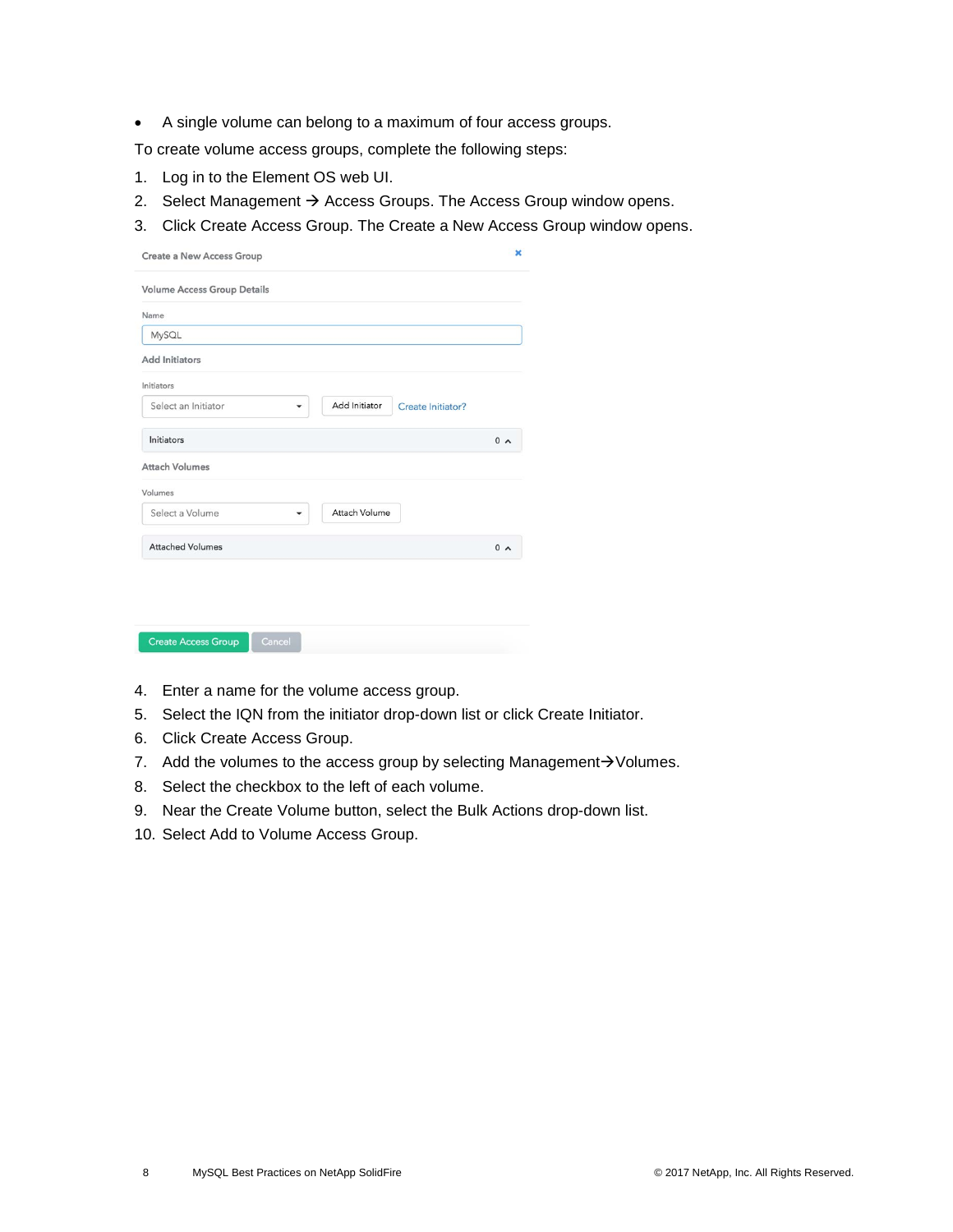|            | SolidFire      | <b>I.L. Reporting</b> | Management           | <b>U</b> Data Protection |              | <b>皆 Users</b> | <b>■ Cluster</b> | & Wols                     |          |          |           | 量Thor                      | E API Log                                        | 暠                      | S<br>$\equiv$        |
|------------|----------------|-----------------------|----------------------|--------------------------|--------------|----------------|------------------|----------------------------|----------|----------|-----------|----------------------------|--------------------------------------------------|------------------------|----------------------|
|            | <b>Volumes</b> | <b>Accounts</b>       | <b>Access Groups</b> | <b>Initiators</b>        |              |                |                  |                            |          |          |           |                            |                                                  |                        |                      |
|            | Active         | Deleted               | <b>T</b> Filter      |                          |              |                |                  |                            |          |          |           | 4 Selected                 | ● Bulk Actions ▼                                 | $\mathcal{Z}$          | <b>Create Volume</b> |
| Filter By: |                | Account: MySQL x      | ٠                    | Clear All                |              |                |                  |                            |          |          |           |                            | <b>门</b> Clone<br><b><i><u>OD</u></i></b> Delete |                        |                      |
| $\sim$     | ID             | Name                  | <b>T</b> Account     | Access Groups            | Access       | Used           | Size             | Snapshots                  | Min IOPS | Max IOPS | Burst IOP | Add to Volume Access Group | Group Snapshot                                   | treated On             | <b>Actions</b>       |
| ø          | 179713         | MySQL-log             | MySQL                | MySQL1                   | Read / Write | 0.00%          | 250.0 GB         | $\bullet$                  | 15,000   | 99,000   | 100,000   | ×                          | Yes                                              | 2017-02-14<br>11:11:32 | ¢                    |
|            |                | 179712 MySQL-Binlog   | <b>MySQL</b>         | MySQL1                   | Read / Write | 0.00%          | 250.0 GB         | $\mathbf{0}$               | 15,000   | 99,000   | 100,000   | ×                          | Yes                                              | 2017-02-14<br>11:11:24 | Feedback<br>¢        |
| ø          |                | 179711 MySQL-Data2    | <b>MySQL</b>         | MySQL1                   | Read / Write | 0.00%          | 1.0 TB           | $\overline{0}$             | 15,000   | 99,000   | 100,000   | ×                          | Yes                                              | 2017-02-14<br>11:09:15 | 券                    |
| M          |                | 179710 MySQL-Data1    | <b>MySQL</b>         | MySQL1                   | Read / Write | 0.88%          | 1.0 TB           | $\mathbf{0}$               | 15,000   | 99,000   | 100,000   | $\cdot$                    | Yes                                              | 2017-02-14<br>11:09:06 | 烧                    |
|            |                |                       |                      |                          |              |                |                  | Showing 1 - 4 of 4 Volumes |          |          |           |                            |                                                  |                        |                      |

- 11. Scroll to the bottom and click Add to Volume Access Group. The Add to Volume Access Group window opens.
- 12. Select the previously created volume access group from the drop-down list.
- 13. Click Add to join the selected volumes to the target group.

The MySQL database volumes are now listed as part of the selected volume access group and are ready to be mapped to the host operating system.

**Note:** For this configuration, two SolidFire volumes were chosen for the MySQL database, and an LVM configuration was used to stripe data across both volumes. For a web-scale deployment that involves hundreds of databases, NetApp recommends that you configure one volume for individual databases and that you control performance through the QoS settings.

# <span id="page-8-0"></span>**4 Operating System Configuration**

The guidelines in this document apply to Red Hat Enterprise Linux 7.x distributions of MySQL Enterprise edition. Alternate distributions can be used, assuming that they have full compatibility with MySQL database software.

### <span id="page-8-1"></span>**4.1 Add Additional Packages**

After installing the base operating system, you might need to update the operating system to meet MySQL installation requirements. Refer to the latest MySQL documentation to meet these requirements, depending on the release.

### <span id="page-8-2"></span>**4.2 Update Kernel Parameters**

Update the kernel parameters for your host operating system to the following values:

```
vm.dirty_ratio = 15
vm.dirty_background_ratio = 5
vm.swappiness = 0
net.core.somaxconn = 4096
net.ipv4.tcp_fin_timeout = 30
net.ipv4.tcp_keepalive_intvl = 30
net.ipv4.tcp_keepalive_time = 120
net.ipv4.tcp_max_syn_backlog = 4096
```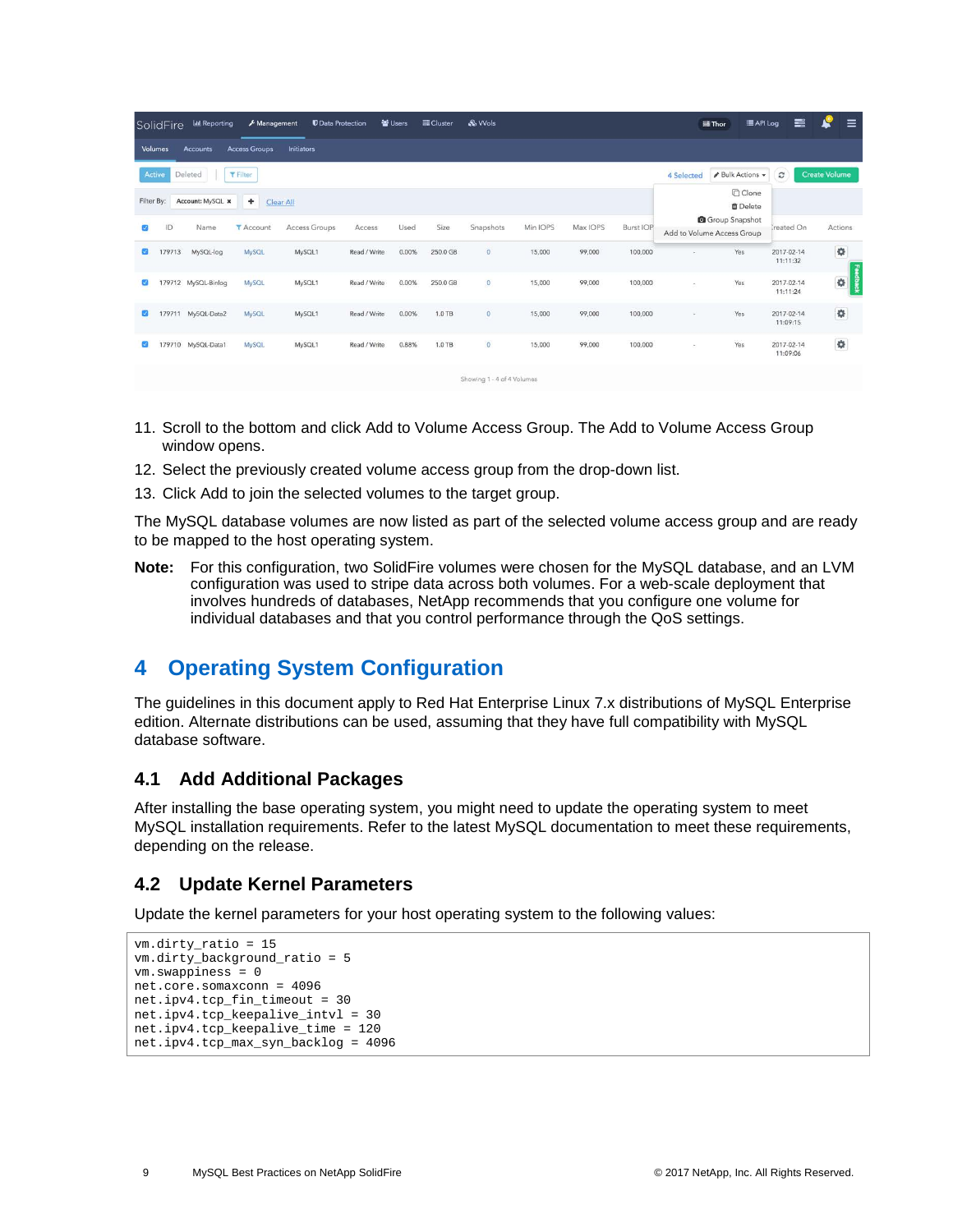#### <span id="page-9-0"></span>**4.3 Optimize Network Performance**

Consider the following guidelines for optimal network performance:

- Enable jumbo frames for all host network interfaces.
- To isolate the data traffic, configure the interface that is used for the MySQL data traffic with a different subnet from the public network.

### <span id="page-9-1"></span>**4.4 Optimize iSCSI Parameters**

The Linux iSCSI initiator configuration works with NetApp SolidFire volumes in its default configuration. To maximize system throughput, you should increase the number of sessions per target (nr\_sessions) from the default of 1 to 8.

1. Make the following changes for the iSCSI daemon in the /etc/iscsi/iscsid.conf file:

```
iscsid.startup = /etc/rc.d/init.d/iscsid force-start
node.startup = automatic
node.leading_login = No
node.session.timeo.replacement_timeout = 120
node.conn[0].timeo.login_timeout = 15
node.conn[0].timeo.logout_timeout = 15
node.conn[0].timeo.noop_out_interval = 5
node.conn[0].timeo.noop_out_timeout = 5
node.session.err_timeo.abort_timeout = 15
node.session.err_timeo.lu_reset_timeout = 30
node.session.err_timeo.tgt_reset_timeout = 30
node.session.initial_login_retry_max = 8
node.session.cmds_max = 128
node.session.queue_depth = 32
node.session.xmit_thread_priority = -20
node.session.iscsi.InitialR2T = No
node.session.iscsi.ImmediateData = Yes
node.session.iscsi.FirstBurstLength = 262144
node.session.iscsi.MaxBurstLength = 16776192
node.conn[0].iscsi.MaxRecvDataSegmentLength = 262144
node.conn[0].iscsi.MaxXmitDataSegmentLength = 0
discovery.sendtargets.iscsi.MaxRecvDataSegmentLength = 32768
node.conn[0].iscsi.HeaderDigest = None
node.session.iscsi.FastAbort = Yes
node.startup = automatic
node.session.nr_sessions = 8
```
2. Make discovery of iSCSI devices persistent over reboots.

chkconfig iscsid

#### 3. To rescan the new storage volumes, run the following commands:

```
iscsiadm -m discovery -t sendtargets -p <SolidFire SVIP> --op update –n node.session.nr_sessions
-v 2
iscsiadm -m node -L all
```
## <span id="page-9-2"></span>**4.5 Tune the I/O Scheduler**

Tune the Linux operating system to take advantage of the performance characteristics of the SolidFire storage system (<devpath> is the device name).

```
echo 0 > /sys/<devpath>/queue/rotational 
echo noop > /sys/<devpath>/queue/scheduler 
echo 128 > /sys/<devpath>/queue/nr_requests 
echo 2 > /sys/<devpath>/queue/rq_affinity 
echo 0 > /sys/<devpath>/queue/add_random
```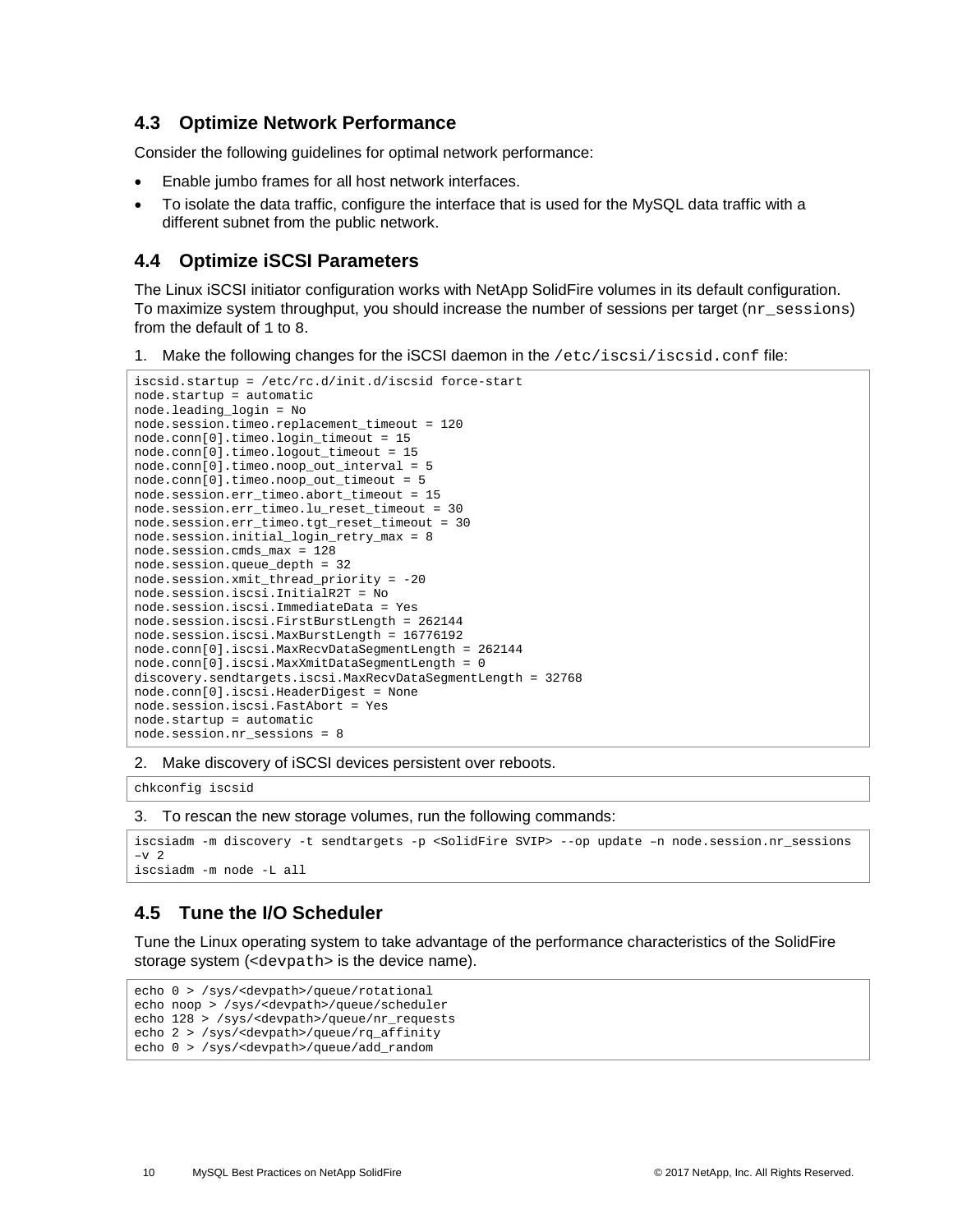### <span id="page-10-0"></span>**4.6 Configure the Multipath Driver**

Configure the Linux multipath driver (multipathd) by making the following changes to the /etc/multipath.conf file.

```
defaults {
         user_friendly_names yes
}
devices {
       device {
                vendor "SolidFir" 
                product "SSD SAN"
               path_grouping_policy multibus 
                path_checker tur 
                hardware_handler "0" 
               failback immediate
                rr_weight uniform 
                rr_min_io 10
               rr_min_io_rq 10
               features "0"
                no_path_retry 24 
                prio const
 }
          }
```
Optionally, you can enable persistent mapping of  $/$ dev $/$ mapper entries by associating the NetApp SolidFire storage system device's worldwide ID (WWID) with a specific operating system alias. For this option, make the following additions to the /etc/multipath.conf file.

```
multipaths {
multipath {
wwid 36f47acc100000000707a646c000003b1
alias mysql-disk1
}
multipath {
wwid 36f47acc100000000707a646c00000003
alias mysql-disk2
}
}
```
## <span id="page-10-1"></span>**4.7 Enable Multipathing**

To enable multipathing, run the following command:

systemctl enable multipathd.service

You can check the status of the multipath daemon with the following command:

```
systemctl list-unit-files|grep multipath<br>multipathd.service enabled
multipathd.service
```
## <span id="page-10-2"></span>**4.8 Set Up a Logical Volume Manager (LVM)**

To set up an LVM to stripe data across multiple SolidFire volume devices, complete the following steps:

1. Element OS software can achieve up to 700MB for single volume throughput for large block I/O. For this setup, two SolidFire volumes (mpatha and mpathb) were used for the data directory to stripe the data across the SolidFire devices. To create a volume group using the multipath devices mpatha and mpathb, run the following command:

vgcreate mysqldatavg /dev/mapper/mpatha /dev/mapper/mpathb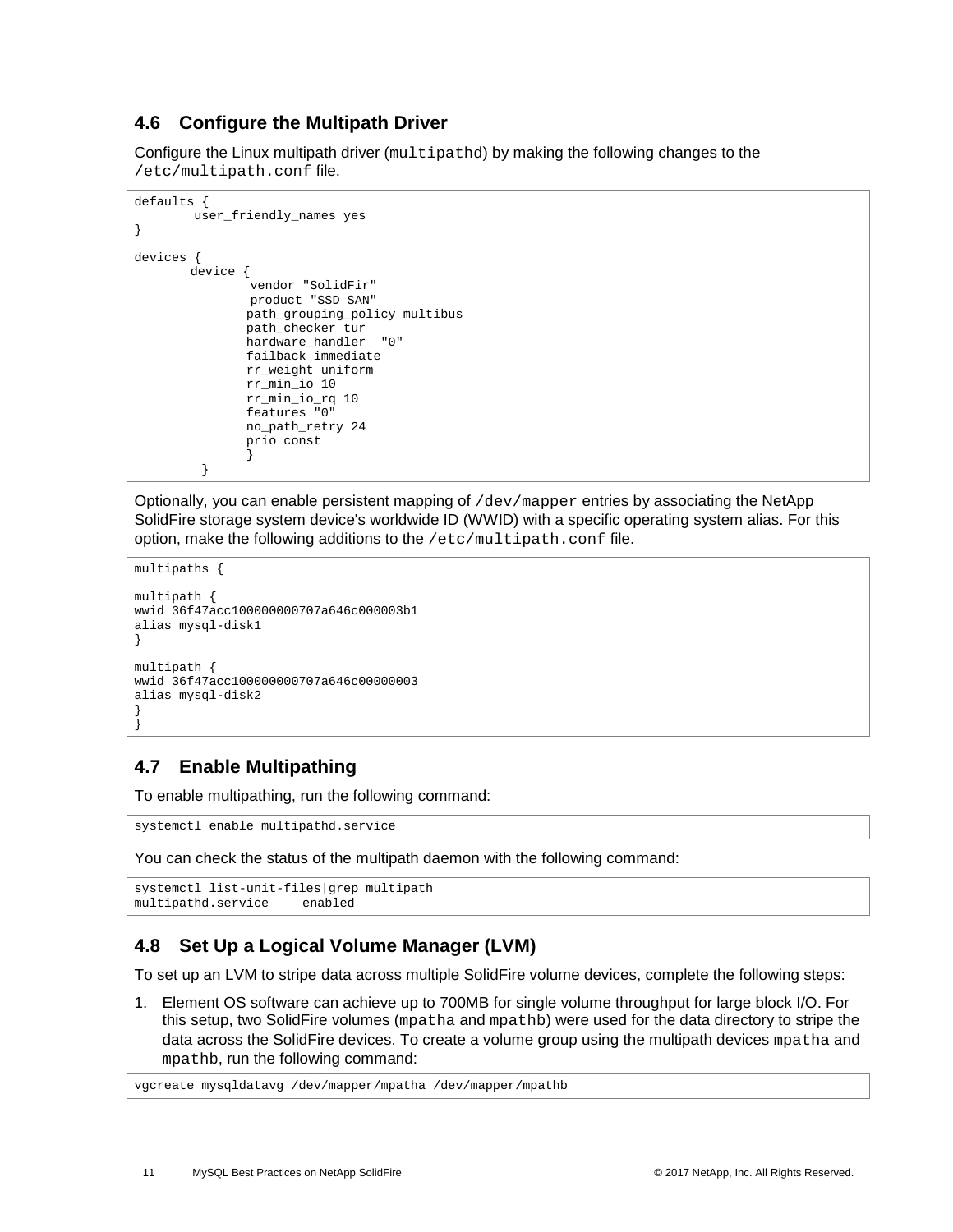2. Create a logical volume on this volume group.

lvcreate -l 100%FREE -n mysqldatalv mysqldatavg

#### 3. Create an ext4 file system.

mkfs.ext4 /dev/mysqldatavg/mysqldatalv

#### 4. Create a database directory path and mount the file system.

```
mkdir -p /var/lib/mysql
mount -t ext4 -o nobarrier,discard,noatime /dev/mysqldatavg/mysqldatalv /var/lib/mysql
```
Before you install MySQL, you should set appropriate permissions so that the MySQL user can access the devices on the SolidFire system. You can set permissions on multipath devices by creating a udev rule file that allows appropriate access to the devices.

# <span id="page-11-0"></span>**5 MySQL Configuration**

#### <span id="page-11-1"></span>**5.1 Tune MySQL Instance**

The instance tunings parameters were applied in the  $my$  cnf file. These are guidelines and might change depending upon customer requirements. A sample my.cnf file is presented in Appendix A.

# <span id="page-11-2"></span>**6 Backup and Recovery by Using Storage Snapshots**

You can take point-in-time snapshots on the SolidFire array for the volumes that are part of the MySQL user and system databases. The application-consistent snapshots can be used to perform database recovery if data corruption or media failure occurs. SolidFire supports having multiple volumes for the MySQL database and confirms that all volumes that are part of the database have the same consistency point during the group snapshot.

#### <span id="page-11-3"></span>**6.1 Creating Snapshots (Backup)**

- 1. Log in to the MySQL server instance.
- 2. To check the BIN log and position, run the following command:

SHOW MASTER STATUS;

**Note:** This step is used in step 18 of the section ["Clone a Volume"](#page-14-0) to initiate slave replication.

3. To put the MySQL database into a consistent state to take an application-consistent storage snapshot, run the following commands. These commands make sure that the database is in a consistent state before a snapshot is taken at the SolidFire storage array. Step 2 provides the binary location entered in this step.

FLUSH TABLES WITH READ LOCK; PURGE BINARY LOGS TO LOCATION 'XXXX';

4. Run the command to flush the file system buffers. This step flushes all changes to storage.

sync

- 5. Log in to the Element OS web UI.
- 6. Select Management  $\rightarrow$  Volumes. The Volumes List window opens.
- 7. Select the volumes that are part of the database.
- 8. Select Bulk Actions  $\rightarrow$  Group Snapshot.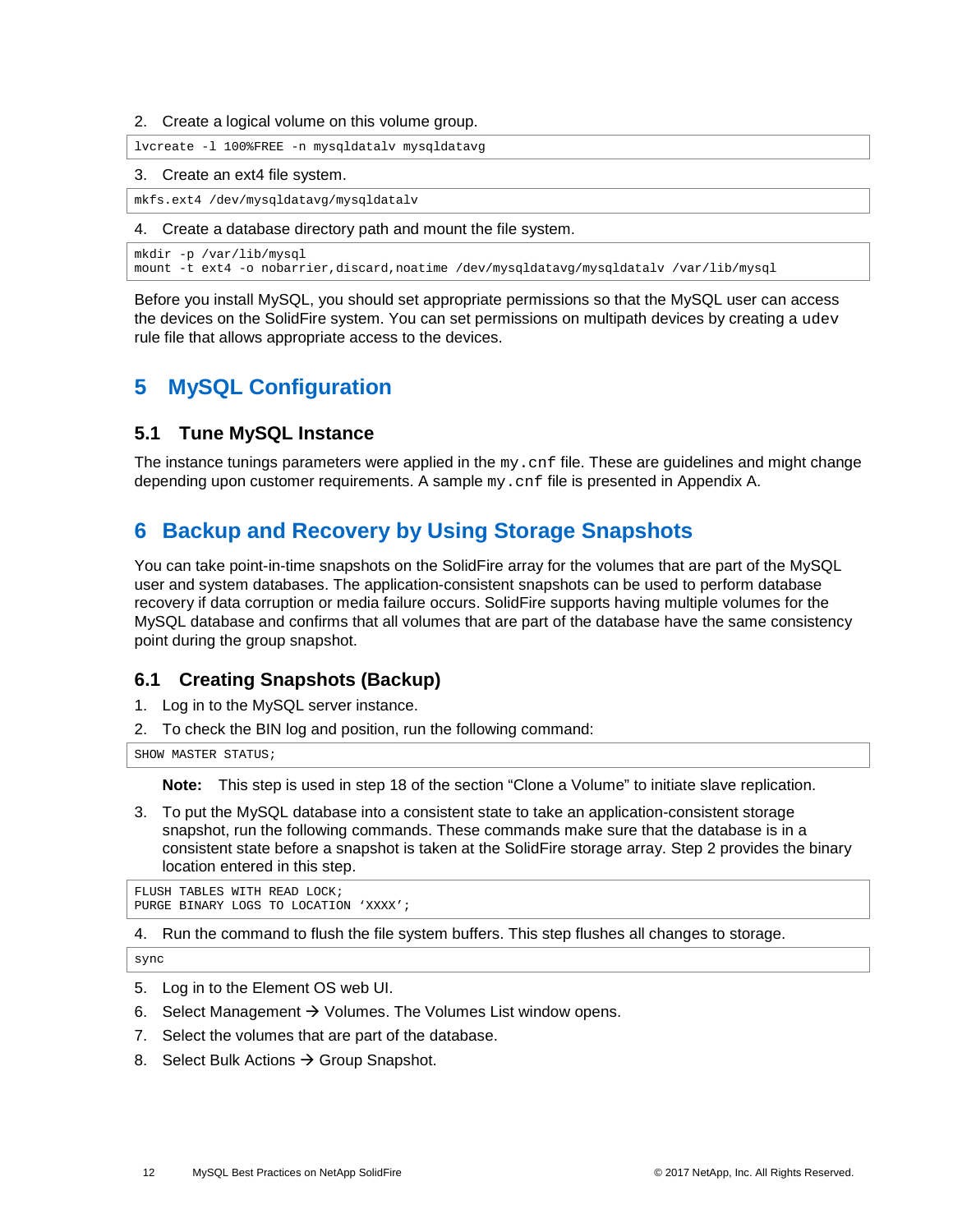|            | <b>SolidFire</b> | Lill Reporting     |                      | & Management      | <b><i>U</i></b> Data Protection | <b>替 Users</b> | <b>BE</b> Cluster | & Wols                     |          |          |         |            | <b>IE API Log</b><br>量Thor                      |                        | Ł<br>〓               | $\equiv$ |
|------------|------------------|--------------------|----------------------|-------------------|---------------------------------|----------------|-------------------|----------------------------|----------|----------|---------|------------|-------------------------------------------------|------------------------|----------------------|----------|
| Volumes    |                  | Accounts           | <b>Access Groups</b> | <b>Initiators</b> |                                 |                |                   |                            |          |          |         |            |                                                 |                        |                      |          |
| Active     |                  | Deleted            | <b>T</b> Filter      |                   |                                 |                |                   |                            |          |          |         | 2 Selected | Bulk Actions +                                  | c                      | <b>Create Volume</b> |          |
| Filter By: |                  | Name: MySQL-Da x   | $+$                  | Clear All         |                                 |                |                   |                            |          |          |         |            | <b>门 Clone</b><br><b><i><u>O</u></i></b> Delete |                        |                      |          |
|            | ID               | <b>T</b> Name      | Account              | Access Groups     | Access                          | Used           | Size              | Snapshots                  | Min IOPS | Max IOPS | Burst   |            | Group Snapshot<br>Add to Volume Access Group    | Created On             | Actions              |          |
|            |                  | 179711 MySQL-Data2 | <b>MySQL</b>         | MySQL1            | Read / Write                    | 0.00%          | 1.0 TB            | $\overline{\mathbf{0}}$    | 15,000   | 99,000   | 100,000 | $\sim$     | Yes                                             | 2017-02-14<br>11:09:15 | ¢                    | Ţ        |
|            |                  | 179710 MySQL-Data1 | <b>MySQL</b>         | MySQL1            | Read / Write                    | 0.41%          | 1.0 TB            | $\pmb{0}$                  | 15,000   | 99,000   | 100,000 | ×          | Yes                                             | 2017-02-14<br>11:09:06 | ¢                    |          |
|            |                  |                    |                      |                   |                                 |                |                   | Showing 1 - 2 of 2 Volumes |          |          |         |            |                                                 |                        |                      |          |

- 9. In the Create Group Snapshot of Volumes window, enter a name for the snapshot (Snap1 in this case).
- 10. Set the desired retention time.
- 11. Select Take Group Snapshot Now or Create Group Snapshot Schedule.
- 12. Scroll to the bottom and click Create Group Snapshot.

| General      |                                                               |         |                   |              |      |                          |
|--------------|---------------------------------------------------------------|---------|-------------------|--------------|------|--------------------------|
|              | New Group Snapshot Name                                       |         |                   |              |      |                          |
| snap1        |                                                               |         |                   |              |      |                          |
|              | Include Each Group Snapshot Member in Replication When Paired |         |                   |              |      |                          |
| Retention    |                                                               |         |                   |              |      |                          |
| Keep Forever |                                                               |         |                   |              |      |                          |
| 50           | <b>Set Retention Period</b>                                   |         |                   |              |      |                          |
| Schedule     |                                                               |         |                   |              |      |                          |
|              |                                                               |         |                   |              |      |                          |
|              | Take Group Snapshot Now                                       |         |                   |              |      |                          |
|              | Create Group Snapshot Schedule                                |         |                   |              |      |                          |
|              | <b>Selected Volumes</b>                                       |         |                   |              |      | $\overline{2}$           |
| ID           | Volume Name                                                   | Account | <b>Total Size</b> | Access       | 512e |                          |
| 179711       | MySQL-Data2                                                   | MySQL   | 1.0 TB            | Read / Write | Yes  | $\boldsymbol{\varkappa}$ |

13. Unlock the tables by connecting to the MySQL server instance.

UNLOCK TABLES;

### <span id="page-12-0"></span>**6.2 Restore Snapshots (Recovery)**

You can perform database recovery by reverting the volumes on the SolidFire system with a snapshot. To recover the database, complete the following steps:

1. Log in to the server on which MySQL is running, stop the instance, and then unmount the file system that is part of the database.

```
systemctl stop mysqld
unmount /var/lib/mysql
```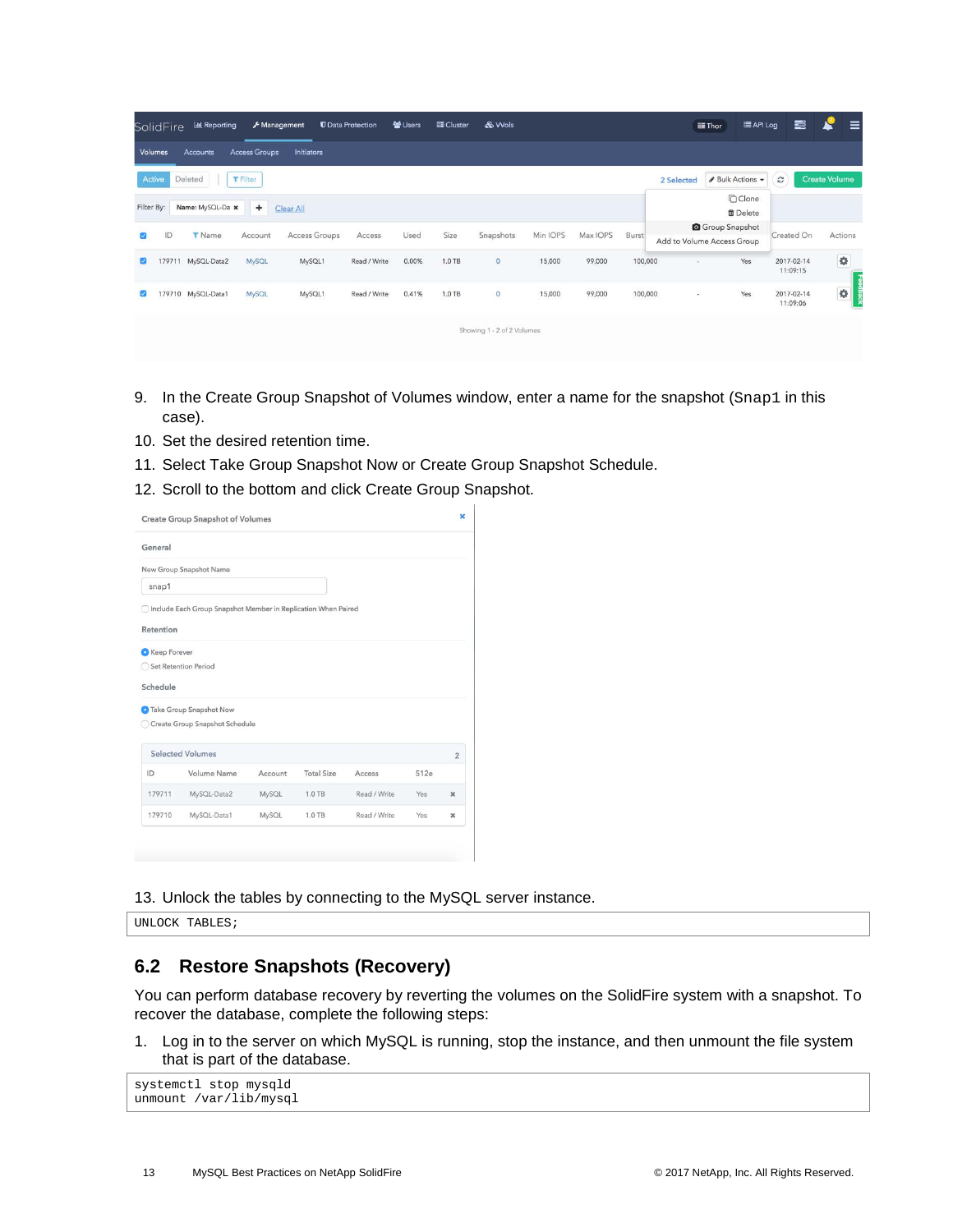- 2. Log in to the SolidFire Element OS UI.
- 3. Select Data Protection > Group Snapshots. The Group Snapshot list opens.

| SolidFire       | <b>I.I.I.</b> Reporting | & Management     | <b><i>U</i></b> Data Protection | ₩ Users             | Cluster | & Wols                             |              | <b>ill Thor</b>    | E API Log                            | 畺              |                   | $\equiv$         |
|-----------------|-------------------------|------------------|---------------------------------|---------------------|---------|------------------------------------|--------------|--------------------|--------------------------------------|----------------|-------------------|------------------|
| Snapshots       | <b>Group Snapshots</b>  | <b>Schedules</b> | <b>Cluster Pairs</b>            | <b>Volume Pairs</b> |         |                                    |              |                    |                                      |                |                   |                  |
| <b>T</b> Filter |                         |                  |                                 |                     |         |                                    |              |                    |                                      |                | 0 Selected        | $\boldsymbol{c}$ |
| ID              | UUID                    | Name             |                                 | Create Time         | Status  | # Volumes                          | Retain Until | Remote Replication |                                      |                | Actions           |                  |
| 21              | f0eea88b-31a8-          | snap1            |                                 | 2017-04-04 15:33:19 | done    | $\overline{2}$                     | ٠            |                    | disabled                             |                | ¢                 |                  |
| 6               | abffd8bf-d4c1-4         | UUID-0db9f17f-   |                                 | 2016-11-09 12:12:22 | done    | $\overline{2}$                     | ÷            |                    | Clone Volumes From Group Snapshot    |                | $\mathscr F$ Edit |                  |
|                 |                         |                  |                                 |                     |         | Showing 1 - 2 of 2 Group Snapshots |              |                    | D Rollback Volumes To Group Snapshot |                |                   | Feedbac          |
|                 |                         |                  |                                 |                     |         |                                    |              |                    |                                      | <b>自Delete</b> |                   | - 朵              |

- 4. Select the application snapshot that was taken in section 6.
	- a. From the Actions button, select Rollback Volumes to Group Snapshot.
	- b. The Rollback to Group Snapshot window opens.

|                                                                            |             | Rollback To Group Snapshot |                                                 |             |         |              |              |                            | ×          |
|----------------------------------------------------------------------------|-------------|----------------------------|-------------------------------------------------|-------------|---------|--------------|--------------|----------------------------|------------|
| <b>Group Snapshot Details</b><br>ID: 21<br>Created On: 2017-04-04 15:33:19 | Name: snap1 |                            | UUID: f0eea88b-31a8-438a-afb3-658f7bbb465c      |             |         |              |              |                            |            |
| New Group Snapshot Name                                                    |             |                            | Save volumes' current state as a group snapshot |             |         |              |              |                            |            |
| optional                                                                   |             |                            |                                                 |             |         |              |              |                            |            |
| <b>Group Snapshot Members</b>                                              |             |                            |                                                 |             |         |              |              |                            |            |
| ID                                                                         | Name        | Size                       | Volume ID                                       | Volume Name | Account | Access       | Retain Until | <b>Replication Enabled</b> | Replicated |
| 182779                                                                     | snap1       | 1.0 TB                     | 179710                                          | MySQL-Data1 | MySQL   | Read / Write | s            | No                         |            |
| 182780                                                                     | snap1       | 1.0 TB                     | 179711                                          | MySQL-Data2 | MySQL   | Read / Write | $\sim$       | No                         | ×          |

- 5. Click Rollback Group Snapshot.
- 6. After the volume is reverted successfully, log in to the MySQL instance.
- 7. Mount the file systems and start the MySQL instance.

mount /var/lib/mysql systemctl start mysqld

<span id="page-13-0"></span>8. Check for any errors in the logs.

## **7 MySQL Database Cloning**

NetApp SolidFire volume cloning technology helps database and system administrators deliver a nearinstantaneous, space-efficient, point-in-time copy of the MySQL master instance to create any number of slave copies. The SolidFire volume cloning process is completed very quickly, with virtually no performance effect on the production system. The cloned database is similar to the master and does not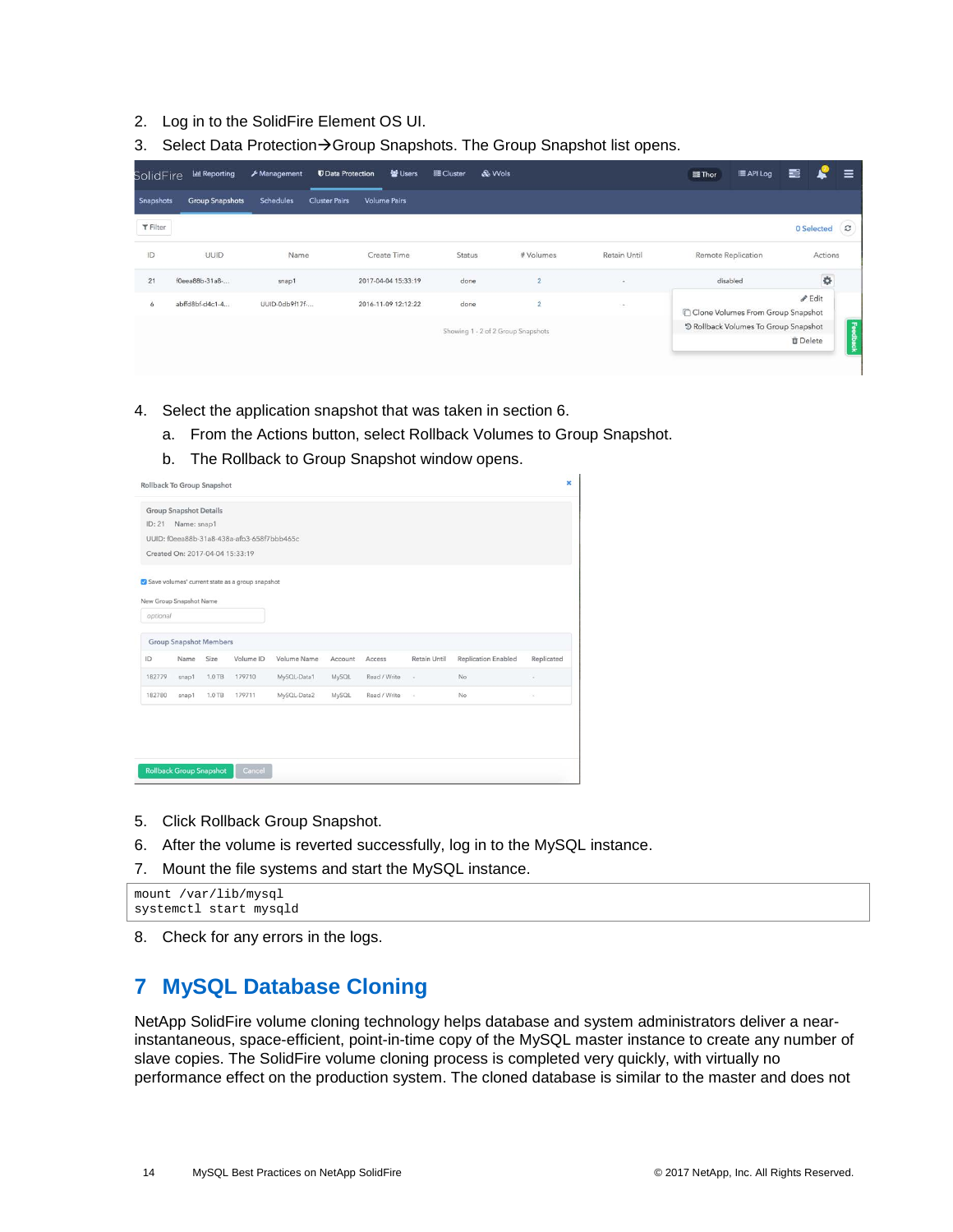consume extra disk space at the time of creation. Users can connect to the newly created slave copies after they are activated and work completely independently of the master copy.

#### <span id="page-14-0"></span>**7.1 Clone a Volume**

- 1. Log in to the SolidFire Element OS UI.
- 2. Select Data Protection $\rightarrow$ Group Snapshots and then select the snapshot that was taken in the section ["Creating Snapshots \(Backup\).](#page-11-3)"

| <b>SolidFire</b> | <b>ILL</b> Reporting   | Management     | <b><i>U</i></b> Data Protection | 警 Users             | <b>图 Cluster</b> | & Wols |                                    |                          | <b>Thor</b> | E API Log                            | 〓               |                | Ξ                |
|------------------|------------------------|----------------|---------------------------------|---------------------|------------------|--------|------------------------------------|--------------------------|-------------|--------------------------------------|-----------------|----------------|------------------|
| Snapshots        | <b>Group Snapshots</b> | Schedules      | <b>Cluster Pairs</b>            | <b>Volume Pairs</b> |                  |        |                                    |                          |             |                                      |                 |                |                  |
| $T$ Filter       |                        |                |                                 |                     |                  |        |                                    |                          |             |                                      |                 | 0 Selected     | $\boldsymbol{c}$ |
| ID               | <b>UUID</b>            | Name           |                                 | Create Time         | Status           |        | # Volumes                          | Retain Until             |             | Remote Replication                   |                 | Actions        |                  |
| 21               | f0eea88b-31a8-         | snap1          |                                 | 2017-04-04 15:33:19 | done             |        | $\overline{2}$                     | $\overline{\phantom{a}}$ |             | disabled                             |                 | $\ddot{\circ}$ |                  |
| 6                | abffd8bf-d4c1-4        | UUID-0db9f17f- |                                 | 2016-11-09 12:12:22 | done             |        | $\overline{2}$                     | $\sim$                   |             |                                      |                 | $\ell$ Edit    |                  |
|                  |                        |                |                                 |                     |                  |        |                                    |                          |             | Clone Volumes From Group Snapshot    |                 |                |                  |
|                  |                        |                |                                 |                     |                  |        | Showing 1 - 2 of 2 Group Snapshots |                          |             | 9 Rollback Volumes To Group Snapshot |                 |                |                  |
|                  |                        |                |                                 |                     |                  |        |                                    |                          |             |                                      | <b>自</b> Delete |                | <b>Feedback</b>  |
|                  |                        |                |                                 |                     |                  |        |                                    |                          |             |                                      |                 |                |                  |
|                  |                        |                |                                 |                     |                  |        |                                    |                          |             |                                      |                 |                |                  |
|                  |                        |                |                                 |                     |                  |        |                                    |                          |             |                                      |                 |                |                  |

- 3. From the Actions button, select Clone Volumes from Group Snapshot.
- 4. The Clone Volumes from Group Snapshot window opens.
- 5. Enter a prefix (CL for this example).
- 6. Give the account and access information, depending on what access you need for the clone volumes.

| New Volume Name Prefix<br>CL<br>Account<br>$\frac{\mathrm{A}}{\mathrm{V}}$<br>Copy From Volume<br>Access<br>Copy From Volume<br>÷ |            |
|-----------------------------------------------------------------------------------------------------------------------------------|------------|
|                                                                                                                                   |            |
|                                                                                                                                   |            |
|                                                                                                                                   |            |
|                                                                                                                                   |            |
|                                                                                                                                   |            |
|                                                                                                                                   |            |
| <b>Group Snapshot Members</b>                                                                                                     |            |
| ID<br>Size<br>Volume ID<br>Volume Name<br>Retain Until<br><b>Replication Enabled</b><br>Name<br>Access<br>Account                 | Replicated |
| MySQL-Data1<br>Read / Write<br>182779<br>1.0 TB<br>179710<br>MySQL<br>No<br>snap1<br>$\epsilon$                                   | ×          |
| 182780<br>MySQL-Data2<br>MySQL<br>Read / Write<br>1.0 TB<br>179711<br>No<br>snap1<br>$\alpha$                                     | $\sim$     |
|                                                                                                                                   |            |
|                                                                                                                                   |            |

- 7. Click Start Cloning.
- 8. After the clone process is complete, add the newly created volumes to the volume access group of the slave MySQL host server.
- 9. Log in to the slave server.
- 10. Rescan the iSCSI devices to present the newly cloned volume.
- 11. Mount the file system.

iscsiadm -m discovery -t sendtargets -p <SolidFire SVIP> --op update –n node.session.nr\_sessions –v 2 -> where "n" is the number of paths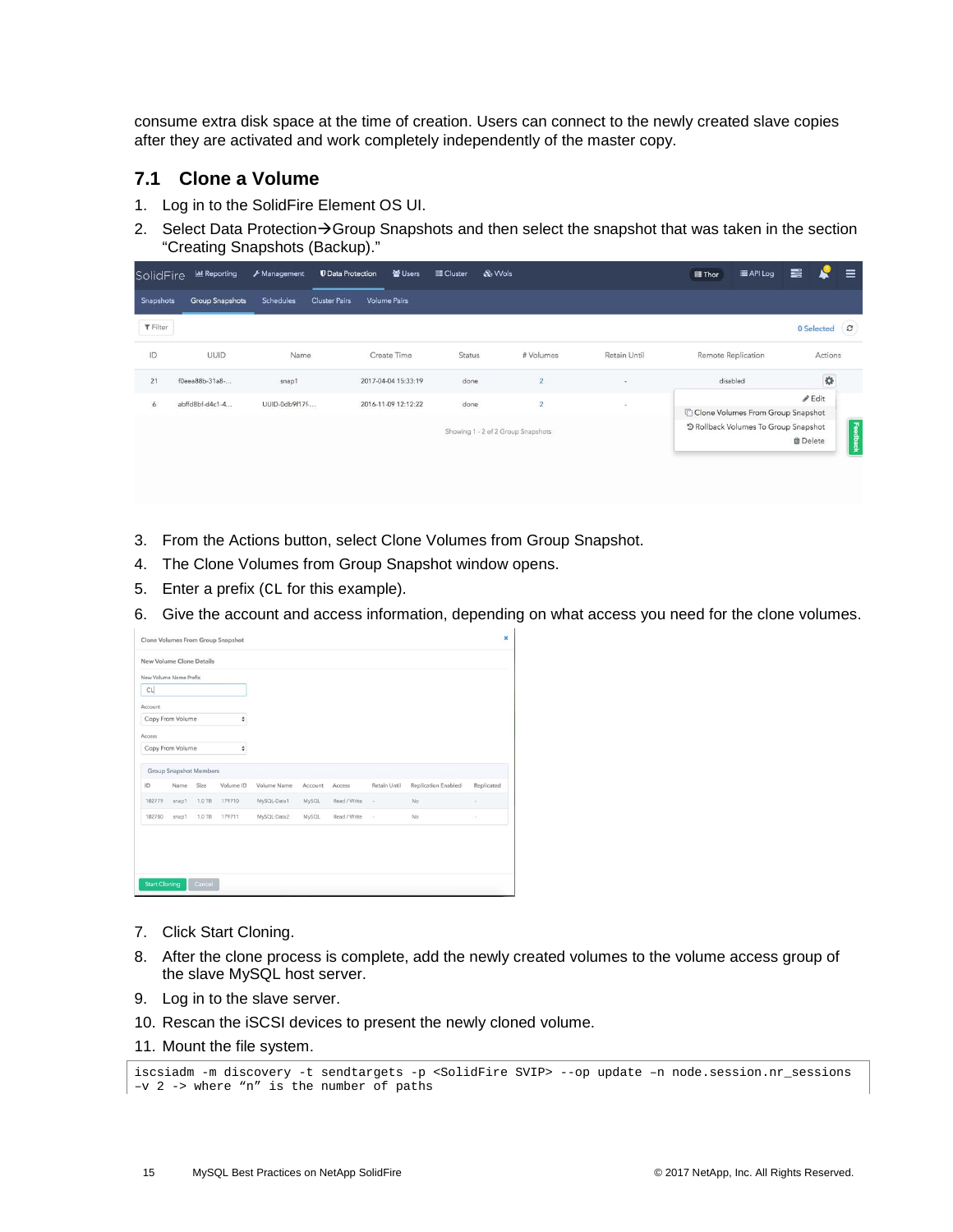```
iscsiadm -m node -L all
mount -t xfs -o nobarrier,discard,noatime /dev/mysqlvg/mysqllv /var/lib/mysql
```
12. Edit the /etc/my.cnf file to change the server-id from master to slave. In this case, the server ID was changed to 2 from  $1.$  A sample slave  $my$ . cnf file is provided in Appendix B.

Server-id = 2

13. Remove the auto.cnf file that has the server UUID referencing to the original master server. This file is under the data directory (for example, /var/lib/mysql/auto.cnf).

#### 14. Start the MySQL instance.

systemctl start mysql

15. To verify that the server ID is different on the slave server, run the following command in the MySQL shell.

show variables like 'server\_id';

16. Create a replication user on the master server and grant the privilege.

CREATE USER repl@localhost; GRANT REPLICATION SLAVE ON \*.\* TO repl@slavehost IDENTIFIED BY 'password';

17. Check the log file and log position on the master provided in step 18.

SHOW MASTER STATUS;

18. To initiate the replication between the master and the slave, log in to the MySQL shell and run the following commands. The bin log information is captured from section 6.1, step 4.

```
CHANGE MASTER TO
    -> MASTER_HOST = 'master-ip', \rightarrow IP address of the master server
    \rightarrow MASTER_USER = 'repl', \rightarrow Replication user
    \rightarrow MASTER_PASSWORD = 'password', \rightarrow Replication password
    -> MASTER LOG FILE = 'bin-log-file-name', \rightarrow Bin log file name from
    -> MASTER_LOG_POS = bin-log-position-number; \rightarrow Bin log position during the snapshot
START SLAVE;
```
19. To check the status of the slave, run the following command. A sample output is given in Appendix A.

<span id="page-15-0"></span>SHOW SLAVE STATUS;

## **8 Conclusion**

SolidFire provides an optimal storage system for database applications that use all-flash media, improving performance and providing significant storage savings. This architecture benefits system planners deploying and maintaining MySQL databases, as can be seen in the use cases outlined in this document. For additional information, you can contact SolidFire directly at [info@solidfire.com.](mailto:info@solidfire.com)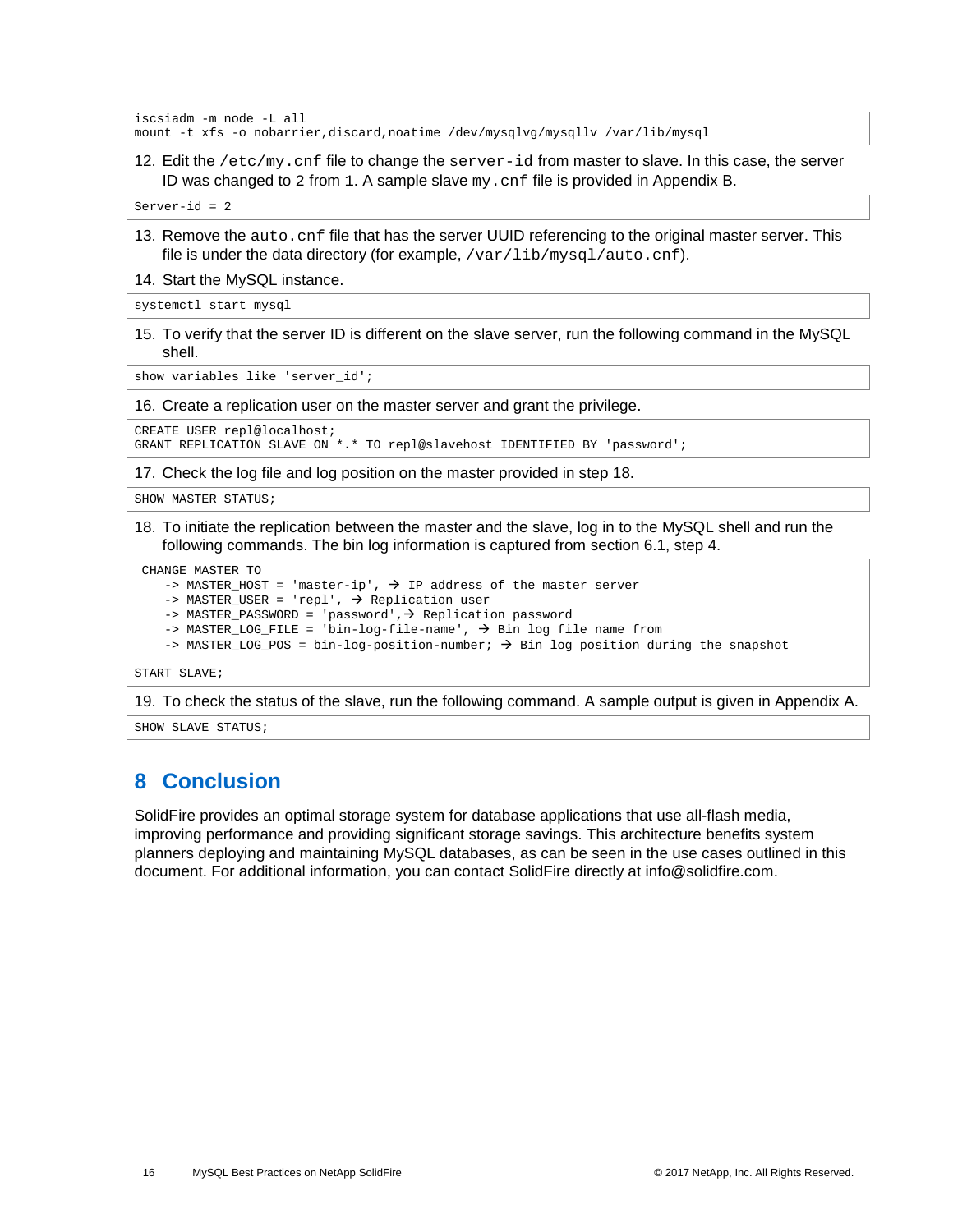## <span id="page-16-0"></span>**Appendix A: Master my.cnf**

```
[mysqld]
server-id = 1# INNODB CONFIG
innodb_buffer_pool_size = 4G
innodb_log_buffer_size = 64M
innodb_log_file_size = 1G
innodb_file_per_table = 1
innodb_flush_method = O_DIRECT
innodb_write_io_threads = 64
innodb_read_io_threads = 64
innodb_lock_wait_timeout = 5
innodb_adaptive_flushing = 1
innodb_io_capacity = 4000
innodb_io_capacity_max = 8000
innodb_thread_concurrency = 0
character-set-server=utf8
wait_timeout = 86400<br>user = mysql
user<br>pid-file<br>socket
pid-file = /var/run/mysqld/mysqld.pid
socket = /var/run/mysqld/mysqld.sock
port = 3306<br>basedir = /usrbasedir<br>datadir
datadir = /var/lib/mysql<br>tmpdir = /tmp= /tmpskip-external-locking
max_allowed_packet = 1024M<br>thread_stack = 192K
thread\_stack = 192K<br>thread\_cache\_size = 1000thread\_cache\_size = 100<br>max_connections = 2048
max\_connections = 20<br>query_cache_limit = 1M
query_cache_limit
query_cache_size<br>general_log_file
                        = \ln<br>= 16M<br>= /var/log/mysql.log<br>- 1
general_log = 1
long_query_time = 2
log-bin=mysql-bin
expire_logs_days = 5<br>max_binlog_size = 1G
\begin{array}{lll} \text{max\_binlog\_size} & = & \text{if} \\ \text{server\_id} & = & 1 \end{array}server_id = 1
binlog_do_db = include_database_name
binlog_ignore_db = include_database_name
binlog_format = STATEMENT
[mysqldump]
quick
quote-names
max_allowed_packet = 16M
```
# <span id="page-16-1"></span>**Appendix B: Slave my.cnf**

```
[mysqld]
```

```
server-id = 2# INNODB CONFIG
innodb_buffer_pool_size = 4G
\frac{1}{\log \left( \frac{1}{\log \left( \frac{1}{\log \left( \frac{1}{\log \left( \frac{1}{\log \left( \frac{1}{\log \left( \frac{1}{\log \left( \frac{1}{\log \left( \frac{1}{\log \left( \frac{1}{\log \left( \frac{1}{\log \left( \frac{1}{\log \left( \frac{1}{\log \left( \frac{1}{\log \left( \frac{1}{\log \left( \frac{1}{\log \left( \frac{1}{\log \left( \frac{1}{\log \left( \frac{1}{\log \left( \frac{1}{\log \left( \frac{1}{\log \left( \frac{1}{\log \left(innodb_log_file_size = 1G
innodb_file_per_table = 1
innodb_flush_method = O_DIRECT
innodb_write_io_threads = 64
innodb_read_io_threads = 64
innodb_lock_wait_timeout = 5
innodb_adaptive_flushing = 1
innodb_io_capacity = 4000
innodb_io_capacity_max = 8000
innodb_thread_concurrency = 0
```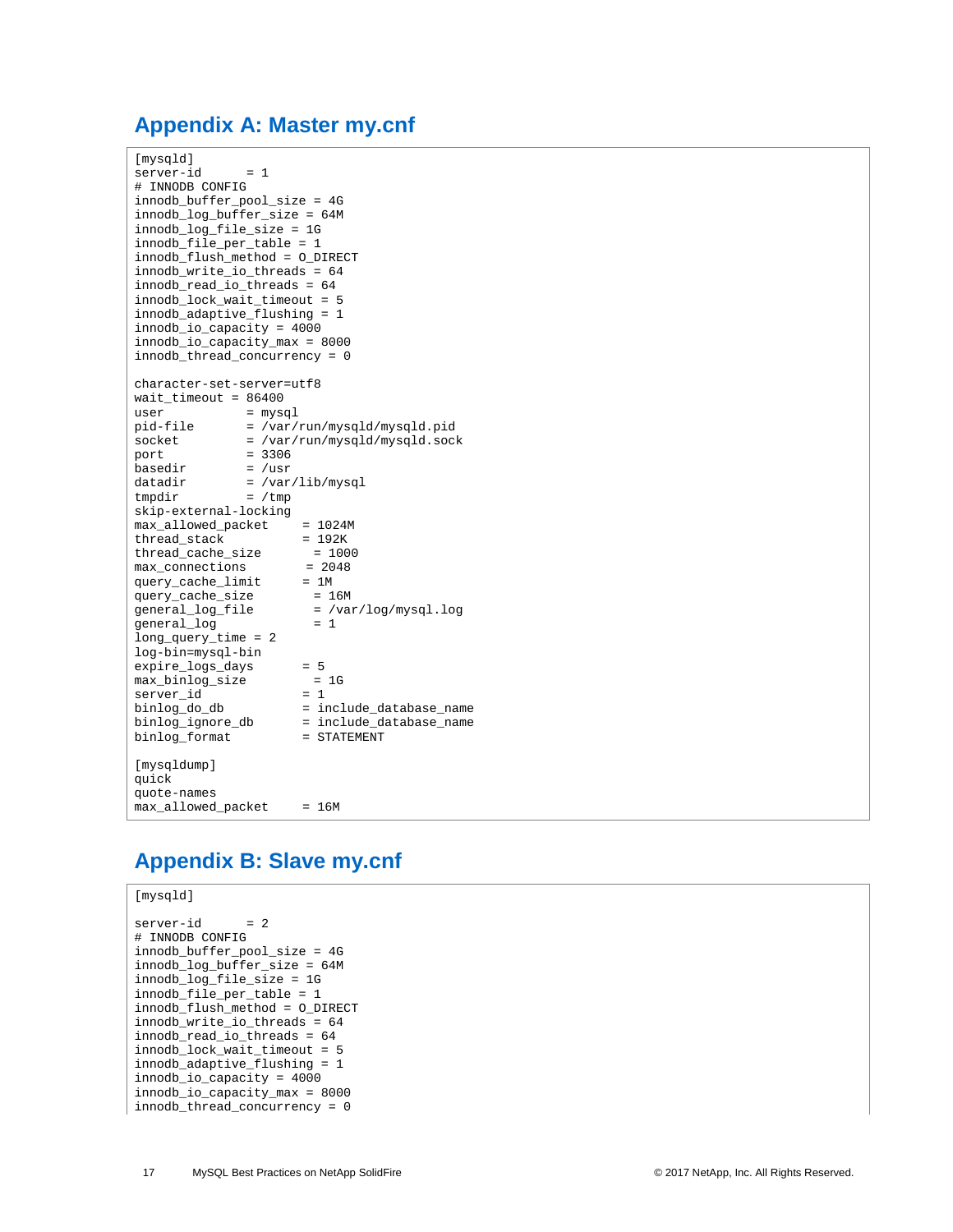| character-set-server=utf8<br>wait timeout = $86400$<br>user<br>pid-file<br>socket<br>port<br>basedir<br>datadir<br>tmpdir                                                                                                                                                                                      | = mysql<br>$= 3306$<br>$=$ /usr<br>$= /tmp$ | = /var/run/mysqld/mysqld.pid<br>= /var/run/mysqld/mysqld.sock<br>= /var/lib/mysql                                                                                                                      |  |  |  |
|----------------------------------------------------------------------------------------------------------------------------------------------------------------------------------------------------------------------------------------------------------------------------------------------------------------|---------------------------------------------|--------------------------------------------------------------------------------------------------------------------------------------------------------------------------------------------------------|--|--|--|
| skip-external-locking<br>#key_buffer<br>$= 16M$                                                                                                                                                                                                                                                                |                                             |                                                                                                                                                                                                        |  |  |  |
| max allowed packet<br>thread stack<br>thread cache size<br>max connections<br>query_cache_limit<br>query_cache_size<br>general_log_file<br>general_log<br>$long_$ query_time = 2<br>log-bin=mysql-bin<br>expire_logs_days<br>max binlog size<br>server_id<br>binlog_do_db<br>binlog_ignore_db<br>binlog_format |                                             | $= 1024M$<br>$= 192K$<br>$= 1000$<br>$= 2048$<br>$= 1M$<br>$= 16M$<br>$=$ /var/log/mysql.log<br>$= 1$<br>$= 5$<br>$= 1G$<br>$= 2$<br>= include_database_name<br>= include_database_name<br>= STATEMENT |  |  |  |
| [mysqldump]<br>quick<br>quote-names<br>max_allowed_packet                                                                                                                                                                                                                                                      |                                             | $= 16M$                                                                                                                                                                                                |  |  |  |

# <span id="page-17-0"></span>**Appendix C: Slave Status**

```
show slave status
    -> \G
*************************** 1. row ***************************
               Slave_IO_State: Queueing master event to the relay log
                Master_Host: 172.27.152.48
                 Master_User: repl
                 Master_Port: 3306
               Connect_Retry: 60
             Master_Log_File: mysql-bin.000003
         Read_Master_Log_Pos: 2956
               Relay_Log_File: mysql-cl-relay-bin.000002
               Relay_Log_Pos: 320
       Relay_Master_Log_File: mysql-bin.000003
             Slave_IO_Running: Yes
            Slave_SQL_Running: Yes
             Replicate_Do_DB:
         Replicate_Ignore_DB:
           Replicate_Do_Table:
       Replicate_Ignore_Table:
     Replicate_Wild_Do_Table:
 Replicate_Wild_Ignore_Table:
                   Last_Errno: 0
                   Last_Error:
                 Skip_Counter: 0
         Exec_Master_Log_Pos: 2956
             Relay_Log_Space: 530
             Until_Condition: None
               Until_Log_File:
               Until_Log_Pos: 0
           Master_SSL_Allowed: No
           Master_SSL_CA_File:
           Master_SSL_CA_Path:
```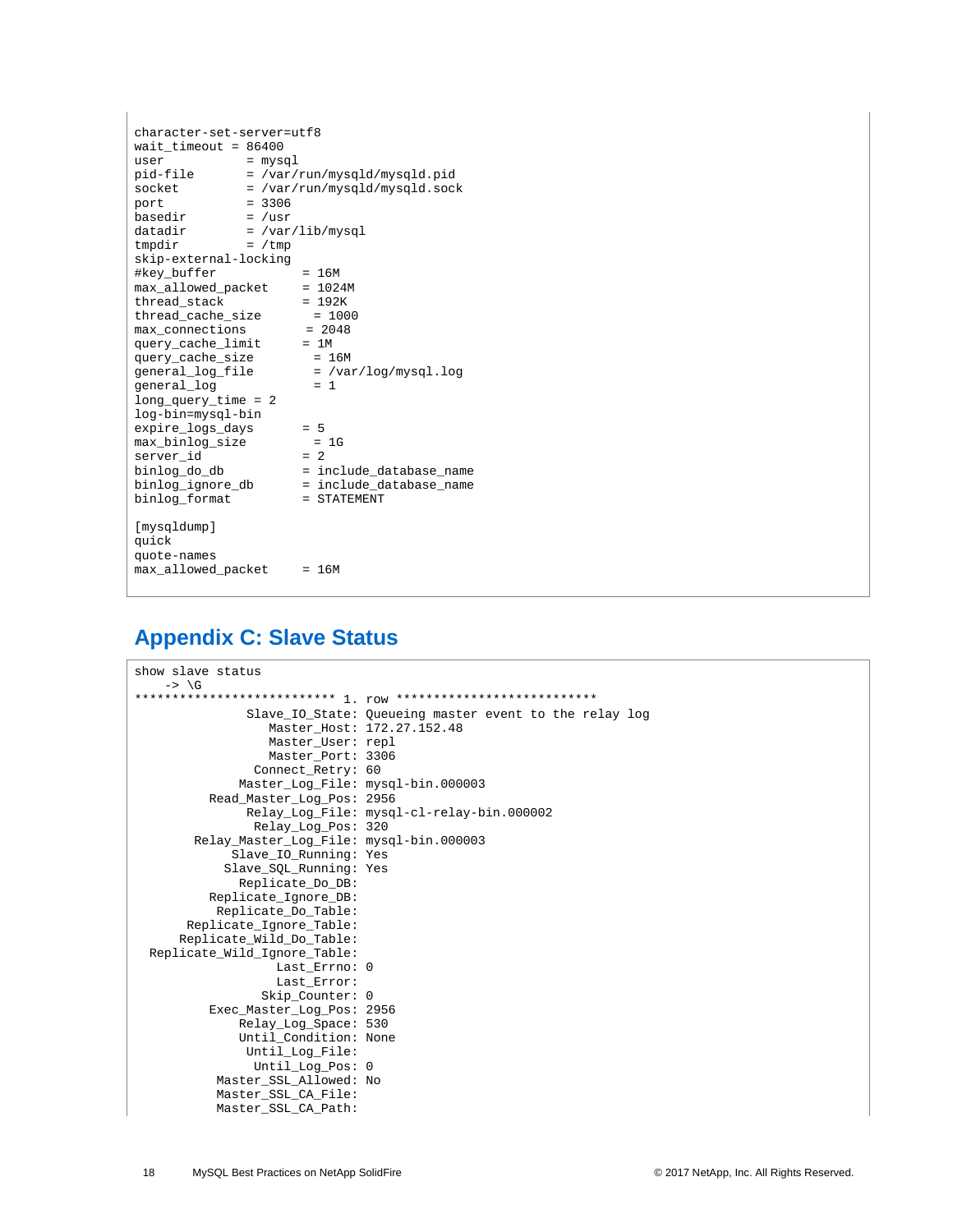```
Master_SSL_Cert:
           Master_SSL_Cipher:
              Master_SSL_Key:
        Seconds_Behind_Master: 0
Master_SSL_Verify_Server_Cert: No
               Last_IO_Errno: 0
               Last_IO_Error:
               Last_SQL_Errno: 0
               Last_SQL_Error:
  Replicate_Ignore_Server_Ids:
             Master_Server_Id: 1
                 Master_UUID: 10496bb5-f2c3-11e6-8f91-005056bb5fd7
             Master_Info_File: /var/lib/mysql/master.info
                   SQL_Delay: 0
         SQL_Remaining_Delay: NULL
      Slave_SQL_Running_State: Slave has read all relay log; waiting for more updates
           Master_Retry_Count: 86400
                 Master_Bind:
     Last_IO_Error_Timestamp:
      Last_SQL_Error_Timestamp:
               Master_SSL_Crl:
           Master_SSL_Crlpath:
           Retrieved_Gtid_Set:
           Executed_Gtid_Set:
               Auto_Position: 0
          Replicate_Rewrite_DB:
                 Channel_Name:
           Master_TLS_Version:
```
# <span id="page-18-0"></span>**Where to Find Additional Information**

To learn more about the information described in this document, refer to the following documents and/or websites:

Configuring SolidFire on Linux for Element OS <https://fieldportal.netapp.com/content/468085>

## <span id="page-18-1"></span>**Version History**

| Version     | Date          | <b>Document Version History</b>                                                             |
|-------------|---------------|---------------------------------------------------------------------------------------------|
| Version 1.0 | June 2014     | Initial document creation                                                                   |
| Version 2.0 | April 2017    | Refresh for Element OS 9.x                                                                  |
| Version 2.1 | November 2017 | Changed the "References" section to "Where to Find<br>Additional Information." Minor edits. |